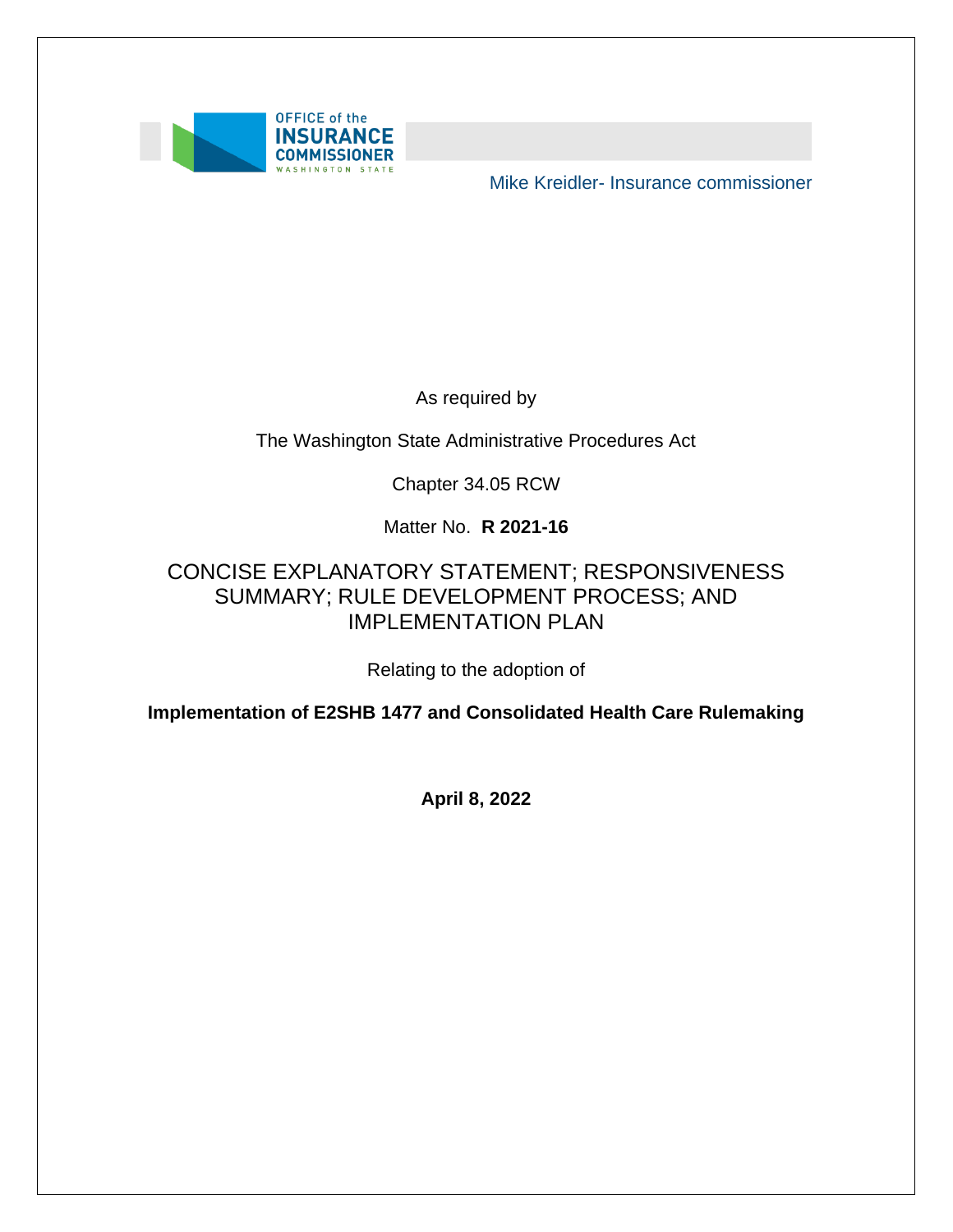### TABLE OF CONTENTS

| Section 1  | Introduction                                | pg. 3  |
|------------|---------------------------------------------|--------|
| Section 2  | Reasons for adopting the rule               | pg. 3  |
| Section 3  | Rule development process                    | pg. 3  |
| Section 4  | Differences between proposed and final rule | pg. 4  |
| Section 5  | Responsiveness summary                      | pg. 4  |
| Section 6  | Implementation plan                         | pg. 12 |
| Appendix A | Hearing Summary (CR-102)                    | pg. 14 |
| Appendix B | Hearing Summary (Supplemental CR-102)       | pg. 16 |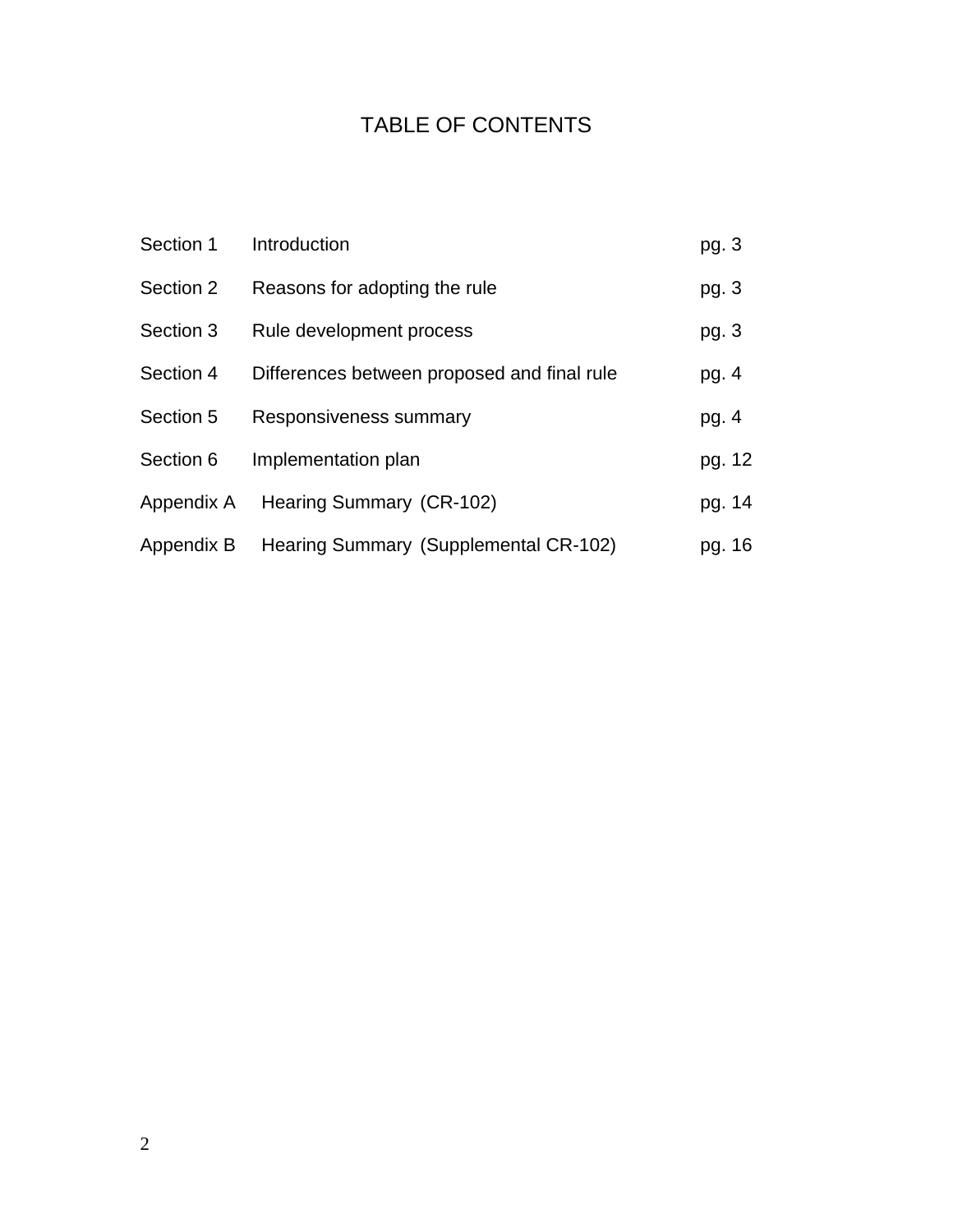## **Section 1: Introduction**

Revised Code of Washington (RCW) 34.05.325 (6) requires the Office of Insurance Commissioner (OIC) to prepare a "concise explanatory statement" (CES) prior to filing a rule for permanent adoption. The CES shall:

- 1. Identify the Commissioner's reasons for adopting the rule;
- 2. Describe differences between the proposed rule and the final rule (other than editing changes) and the reasons for the differences;
- 3. Summarize and respond to all comments received regarding the proposed rule during the official public comment period, indicating whether or not the comment resulted in a change to the final rule, or the Commissioner's reasoning in not incorporating the change requested by the comment; and
- 4. Be distributed to all persons who commented on the rule during the official public comment period and to any person who requests it.

## **Section 2: Reasons for Adopting the Rule**

 rule is also being used to consolidate rulemaking to ensure that rules related to The Commissioner is adopting rules to implement the portions of E2SHB 1477 concerning access to next day appointments, as required in the legislation. This recently enacted legislation that also amend WAC 284-170-280 are adopted by the OIC. These rules will facilitate implementation of recent laws by ensuring that all affected health care entities understand their rights and obligations.

### **Section 3: Rule Development Process**

 begin formal rulemaking. The CR-101 comment period was open until September On July 7, 2021, the OIC filed a preproposal statement of inquiry (CR-101) to 15, 2021.

The OIC released the first draft of the revised rule text on July 13, 2021, and held a meeting for interested parties on August 5, 2021.

 On October 4, 2021, the OIC filed a CR-102, and the first public hearing was scheduled for November 10, 2021.

 CR-102 were also due on November 10, 2021. The OIC held the first public hearing on November 10, 2021. Comments on the

The OIC released the second draft of the revised rule text on January 7, 2022.

 On February 8, 2022, the OIC filed a supplemental CR-102, and the second public hearing was scheduled for March 24, 2022.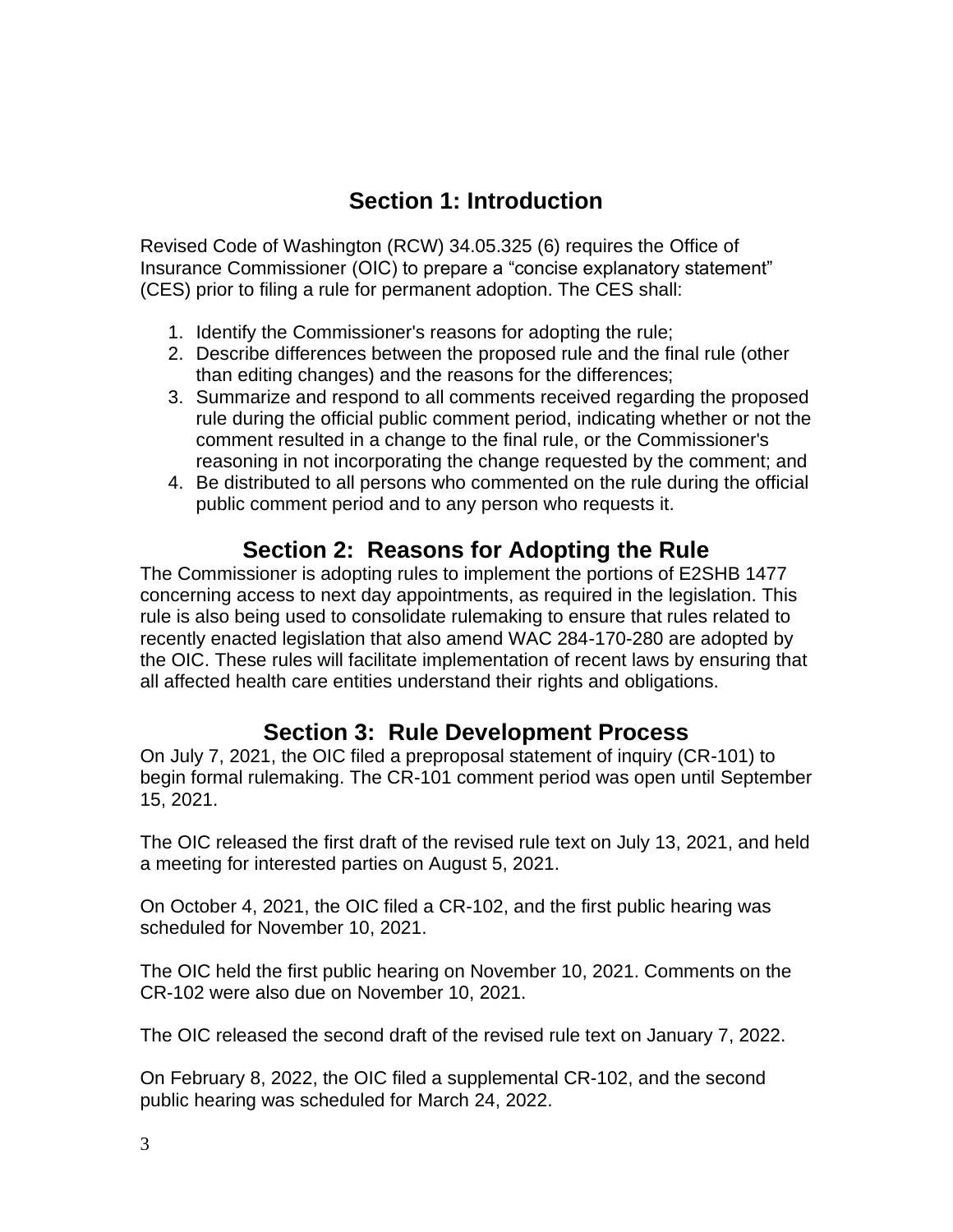The OIC held the second public hearing on March 24, 2022. Comments on the supplemental CR-102 were also due on March 24, 2022.

### **Section 4: Differences Between Proposed and Final Rule**

There are no differences between the proposed version that was submitted with the supplemental CR-102 and the adopted version.

## **Section 5: Responsiveness Summary**

 information contains a summary of the comments, the OIC's response to the The OIC received comments and suggestions regarding this rule. The following comments, and information about whether the OIC incorporated changes based on the comments.

 Some comments were received under the proposed rule for R2021-14 (Health Insurance Discrimination and Gender Affirming Treatment) relating to proposed amendments to WAC 284-170-280. However, proposed amendments to WAC 284-170-280 were filed with the proposed rule for R2021-16 (Implementation of E2SHB 1477 and consolidated health care rulemaking) in order to consolidate rulemaking efforts. Therefore, comments and responses relating to all amendments to WAC 284-170-280 are addressed in this CES for R2021-16.

The OIC received comments from:

- Association of Washington Healthcare Plans
- Asuris Northwest Health
- BridgeSpan Health Company
- Cambia Health Solutions
- Coordinated Care Corporation
- Health Alliance
- Kaiser Permanente
- National Alliance on Mental Illness
- PacificSource Health Plans
- Premera Blue Cross
- Providence Health Plan
- Regence BlueShield
- Washington State Medical Association

#### **Comments to the CR-101, draft rule text, CR-102 and supplemental CR-102**

| We urge the OIC omit the reporting requirement at this time, and to convene | The Commissioner appreciates the comments        |
|-----------------------------------------------------------------------------|--------------------------------------------------|
| carriers and providers in a workgroup to arrive at a solution on how to     | but declines the request to omit the reporting   |
| address the requirements of RCW 48.43.790. The requirement doesn't          | requirement. Due to the urgent nature of these   |
| apply until January 1, 2023. There is time to work on this collaboratively. | appointments, carriers must sufficiently monitor |
|                                                                             | access and report to the OIC that they are       |
| We recommend that the OIC start with a limited scope of rulemaking that     | meeting this requirement.                        |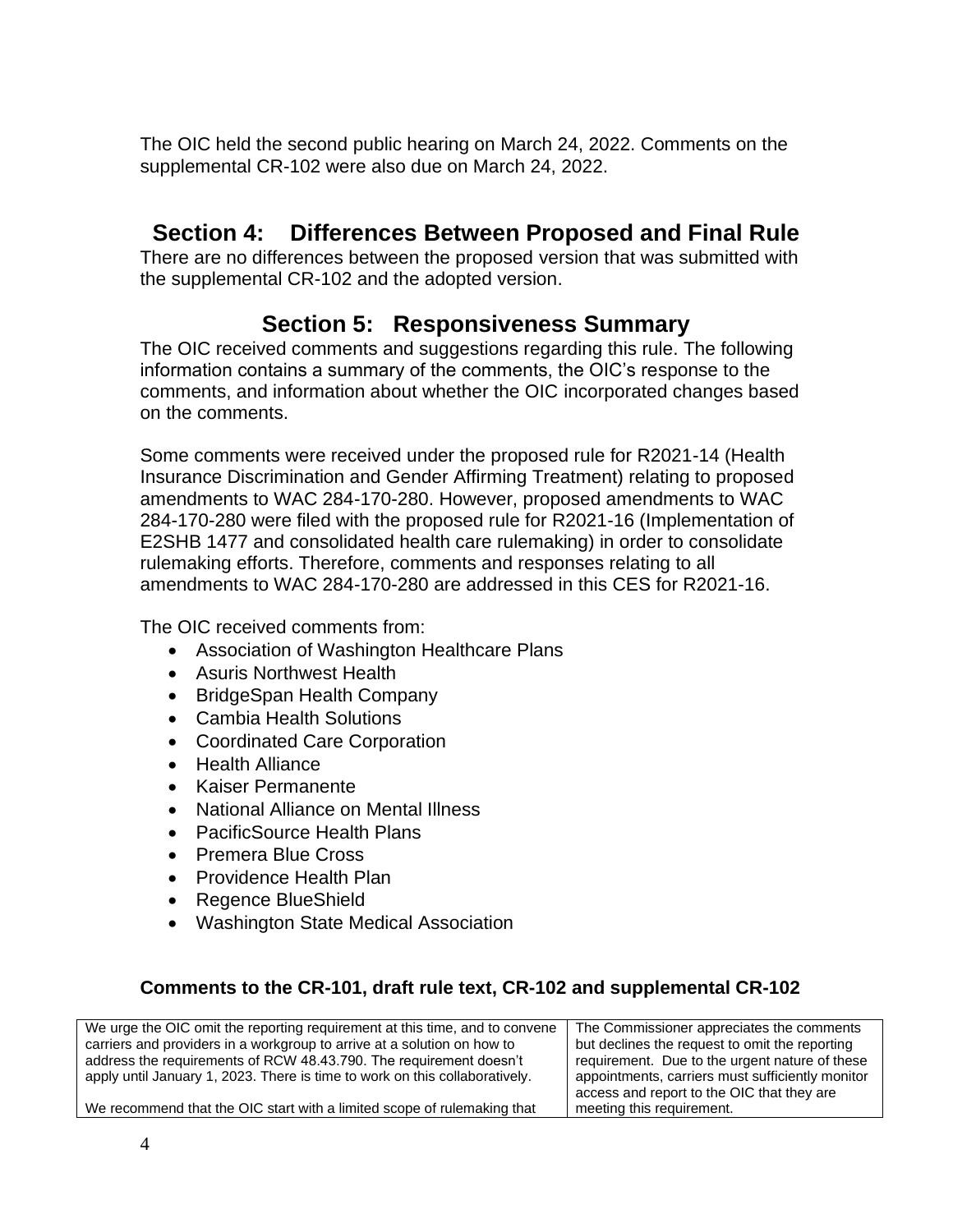| addresses the access plan and does not include a Form D reporting<br>requirement.<br>It is unclear what purpose the next-day appointment data will serve. How will<br>the OIC determine the number of next-day appointments each carrier needs<br>to demonstrate compliance? We strongly believe carriers should be<br>afforded the opportunity to demonstrate their plan to comply with ESHB<br>1477's next-day appointment availability requirement (RCW 48.43.790)<br>before the OIC mandates an onerous and potentially costly reporting<br>process.                                                                                                                                                                                                                                                                                                                                                                                                                                                                                                                                                                                                                                                                                                                                                                                                       | The Commissioner notes that the development<br>process for Form D will involve the opportunity<br>for feedback from interested parties, which may<br>include carriers and providers.<br>The Commissioner appreciates your support of<br>the draft rule's requirements regarding access<br>plans. However, that requirement is in addition,<br>rather than an alternative, to the reporting<br>requirement.<br>The Commissioner has revised the proposed<br>rules so that the reporting timeframes will be set<br>each calendar year and will be no more<br>frequent than weekly and no less often than<br>twice yearly. The OIC reviewed prior comments<br>and weighed the need to receive information<br>with the ability for carriers to produce it. Setting<br>the filing frequency each year provides a<br>balance between these two needs, allowing<br>adjustment of the reporting time frame based on<br>multiple factors, including performance in<br>respect to making these appointments<br>available. |
|----------------------------------------------------------------------------------------------------------------------------------------------------------------------------------------------------------------------------------------------------------------------------------------------------------------------------------------------------------------------------------------------------------------------------------------------------------------------------------------------------------------------------------------------------------------------------------------------------------------------------------------------------------------------------------------------------------------------------------------------------------------------------------------------------------------------------------------------------------------------------------------------------------------------------------------------------------------------------------------------------------------------------------------------------------------------------------------------------------------------------------------------------------------------------------------------------------------------------------------------------------------------------------------------------------------------------------------------------------------|-----------------------------------------------------------------------------------------------------------------------------------------------------------------------------------------------------------------------------------------------------------------------------------------------------------------------------------------------------------------------------------------------------------------------------------------------------------------------------------------------------------------------------------------------------------------------------------------------------------------------------------------------------------------------------------------------------------------------------------------------------------------------------------------------------------------------------------------------------------------------------------------------------------------------------------------------------------------------------------------------------------------|
| Consider an annual instead of weekly reporting requirement.<br>. We believe it is more useful to report in a way that shows trends in<br>network access over a longer period.<br>. While carriers and providers would still be keeping documentation on a<br>daily basis, this would help ensure data is accurate and allow providers<br>and carriers to work through any technical issues in the data prior to<br>submitting it to the OIC.<br>. This would also help to alleviate the need to hire additional staff solely for<br>the purpose of weekly reporting to the OIC.<br>Change the reporting frequency from weekly to quarterly.<br>. This will ensure the OIC still obtains data necessary to ensure<br>compliance with the underlying requirement from E2SHB 1477 but helps<br>reduce the administrative burden on carriers and providers.<br>. In order to provide the OIC with accurate and meaningful data on same<br>day appointment utilization and availability, we'll need to include claims<br>data and information received from provider and member calls and other<br>communications. A quarterly report will allow appropriate time for claims-<br>processing and outreach, while still balancing the need to confirm<br>compliance.<br>. It is unlikely that there will be enough data to provide a meaningful report<br>every week. | The Commissioner appreciates the comments<br>and has revised the proposed rules so that the<br>reporting timeframes will be set each calendar<br>year and will be no more frequent than weekly<br>and no less often than twice yearly. This will<br>allow the OIC to adjust the reporting time frame<br>as appropriate, considering factors such as<br>carrier performance in respect to making these<br>critical appointments available.<br>The Commissioner notes that this rulemaking is<br>not about trending data. Rather, the Legislature<br>required that carriers ensure appointments are<br>obtained within 24 hours for urgent symptomatic<br>behavioral health condition requiring immediate<br>attention.                                                                                                                                                                                                                                                                                           |
| Without clear guidance as to the frequency in advance of the reporting<br>period, it will be untenable to configure the report and required data streams<br>that will need to be incorporated. We suggest OIC consider a frequency<br>range of no more frequent than monthly, similar to reporting for Network<br>Form A.                                                                                                                                                                                                                                                                                                                                                                                                                                                                                                                                                                                                                                                                                                                                                                                                                                                                                                                                                                                                                                      | The Commissioner appreciates the comment<br>but declines the request to change the<br>frequency range to less often than weekly. The<br>OIC reviewed prior comments and weighed the<br>need to receive information with the ability for<br>issuers to produce it. Setting the filing<br>frequency each year provides a balance<br>between these two needs, allowing adjustment<br>of the reporting time frame based on multiple<br>factors, including performance in respect to<br>making these appointments available.                                                                                                                                                                                                                                                                                                                                                                                                                                                                                         |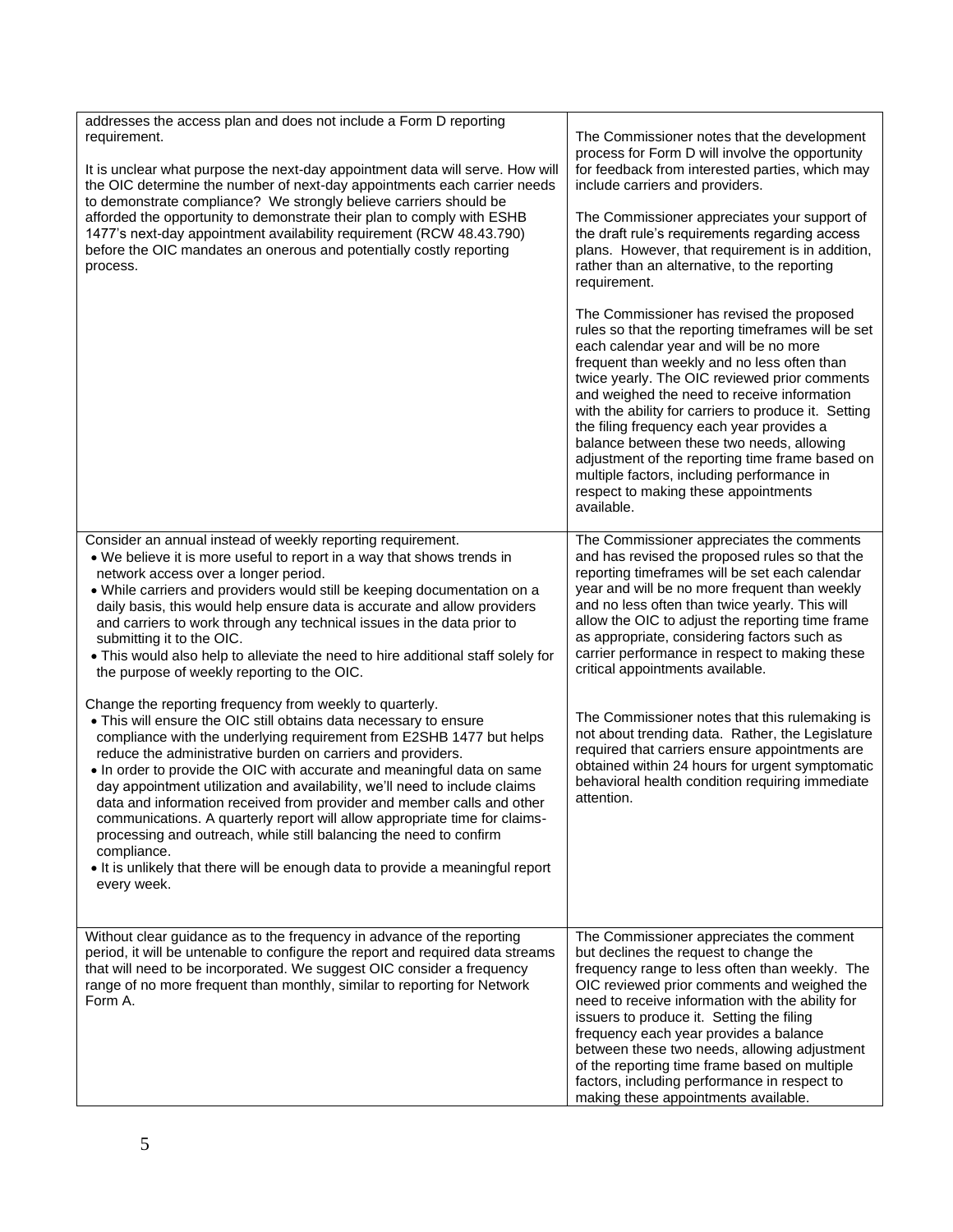| We are supportive of the draft rule for WAC 284-170-280. The reporting<br>requirements included in the draft rule are an important part of promoting<br>access to next day appointments for urgent behavioral health care and<br>identifying any gaps to care that exist. Too often we hear from our members<br>that they were unable to find a behavioral health care appointment in the<br>appropriate timeframe for their needs, especially with a provider within their<br>network and particularly in times of needing urgent care.                                                                                                                                                                                                                                                      | The Commissioner appreciates your support of<br>the proposed rules. E2SHB 1688 (Chapter 263,<br>Laws of 2022) addresses balance billing and<br>emergency behavioral health services. This<br>issue is not addressed in this rulemaking. The<br>OIC will be engaging in separate rulemaking to<br>implement E2SHB 1688.                                                                                                                                                                                                       |
|-----------------------------------------------------------------------------------------------------------------------------------------------------------------------------------------------------------------------------------------------------------------------------------------------------------------------------------------------------------------------------------------------------------------------------------------------------------------------------------------------------------------------------------------------------------------------------------------------------------------------------------------------------------------------------------------------------------------------------------------------------------------------------------------------|------------------------------------------------------------------------------------------------------------------------------------------------------------------------------------------------------------------------------------------------------------------------------------------------------------------------------------------------------------------------------------------------------------------------------------------------------------------------------------------------------------------------------|
| Transparent, weekly updated reports from health plans detailing compliance<br>with next day appointment access is a vital component to accountability and<br>improving access to behavioral health care for the people in our state.<br>Within these reports, it is critical to know when and why a next day<br>appointment was not possible.                                                                                                                                                                                                                                                                                                                                                                                                                                                 |                                                                                                                                                                                                                                                                                                                                                                                                                                                                                                                              |
| Weekly reports are an appropriate cadence to monitor health plan<br>compliance especially as inability to access an appointment quickly for<br>urgent behavioral health can lead to<br>devastating and harmful consequences for an individual.                                                                                                                                                                                                                                                                                                                                                                                                                                                                                                                                                |                                                                                                                                                                                                                                                                                                                                                                                                                                                                                                                              |
| We also support the inclusion of establishing a process for ensuring access<br>to next day appointment for urgent, symptomatic behavioral health in an<br>issuer's access plan as<br>a part of promoting network adequacy.                                                                                                                                                                                                                                                                                                                                                                                                                                                                                                                                                                    |                                                                                                                                                                                                                                                                                                                                                                                                                                                                                                                              |
| Additionally, as implementation moves forward, we suggest that rulemaking<br>also take appropriate steps to ensure that an individual does not get<br>balanced billed for an urgent behavioral health appointment.                                                                                                                                                                                                                                                                                                                                                                                                                                                                                                                                                                            |                                                                                                                                                                                                                                                                                                                                                                                                                                                                                                                              |
| It is vital that individuals who experience urgent and symptomatic behavioral<br>health conditions have access to timely, next-day appointments that meet<br>the needs of the individual. Connecting people to these services, especially<br>in times of crisis, will be a critical component with the implementation of the<br>988 hotline and a tremendous step forward for behavioral health care for<br>Washingtonians.                                                                                                                                                                                                                                                                                                                                                                   |                                                                                                                                                                                                                                                                                                                                                                                                                                                                                                                              |
| We find the weekly reporting unattainable. Requiring a weekly report places<br>a significant administrative burden on both providers and carriers to create<br>new data collection, storage, and sharing processes to comply with the<br>proposed reporting requirements. For example, health plans will need to<br>receive timely, regular or daily reports from providers of their appointment<br>availability and how many of those appointment openings were accessed<br>due to an urgent, symptomatic behavioral health care crisis. Currently,<br>providers are not reliably providing data to us that inform health plans if their<br>panel is open. It also presents a high potential for inaccurate data<br>submission.                                                              | The Commissioner notes that RCW 48.43.790,<br>by its terms, may impose a new burden on both<br>providers and carriers to create new data<br>collection, storage and sharing processes to<br>comply with the proposed reporting<br>requirements. The proposed rules define the<br>mechanism for OIC to monitor compliance.<br>Given that the next day appointment<br>requirement is not effective until January 1,<br>2023, there is an opportunity for carriers to work<br>with their contracted behavioral health providers |
| For carriers to provide weekly reports, behavioral health providers must<br>provide reports of who they see that fits into the next day appointment<br>definition, when they were contacted and when they were seen. Carriers will<br>each have different ways to approach compliance and obtain data, so<br>providers will be confused. This adds a material administrative burden on<br>providers that may result in them leaving the network or limiting their<br>practices, restricting access to services for enrollees. Many will not comply<br>- resulting in a difficult decision for carriers: terminate the provider and<br>further limit member access to behavioral health or be out of compliance<br>with the insurance regulation. Neither outcome serves our enrollees, or our | to establish these processes.<br>In addition, the Commissioner has revised the<br>proposed rules to remove the specific data<br>points to be included in the reporting. These<br>will instead be determined during the<br>development of Form D, which will involve the<br>opportunity for feedback from interested parties,<br>which may include carriers and providers.                                                                                                                                                    |
| network providers.<br>Conduct an additional stakeholder meeting to discuss the challenges of the<br>proposed reporting requirement. The administrative burden placed not only<br>on carriers, but behavioral health providers who will need to report their                                                                                                                                                                                                                                                                                                                                                                                                                                                                                                                                   | And the Commissioner has revised the<br>proposed rules so that the reporting timeframes<br>will be set each calendar year and will be no<br>more frequent than weekly and no less often<br>than twice yearly. The OIC reviewed prior                                                                                                                                                                                                                                                                                         |
| appointment availability to potentially multiple parties will be extremely                                                                                                                                                                                                                                                                                                                                                                                                                                                                                                                                                                                                                                                                                                                    | comments and weighed the need to receive                                                                                                                                                                                                                                                                                                                                                                                                                                                                                     |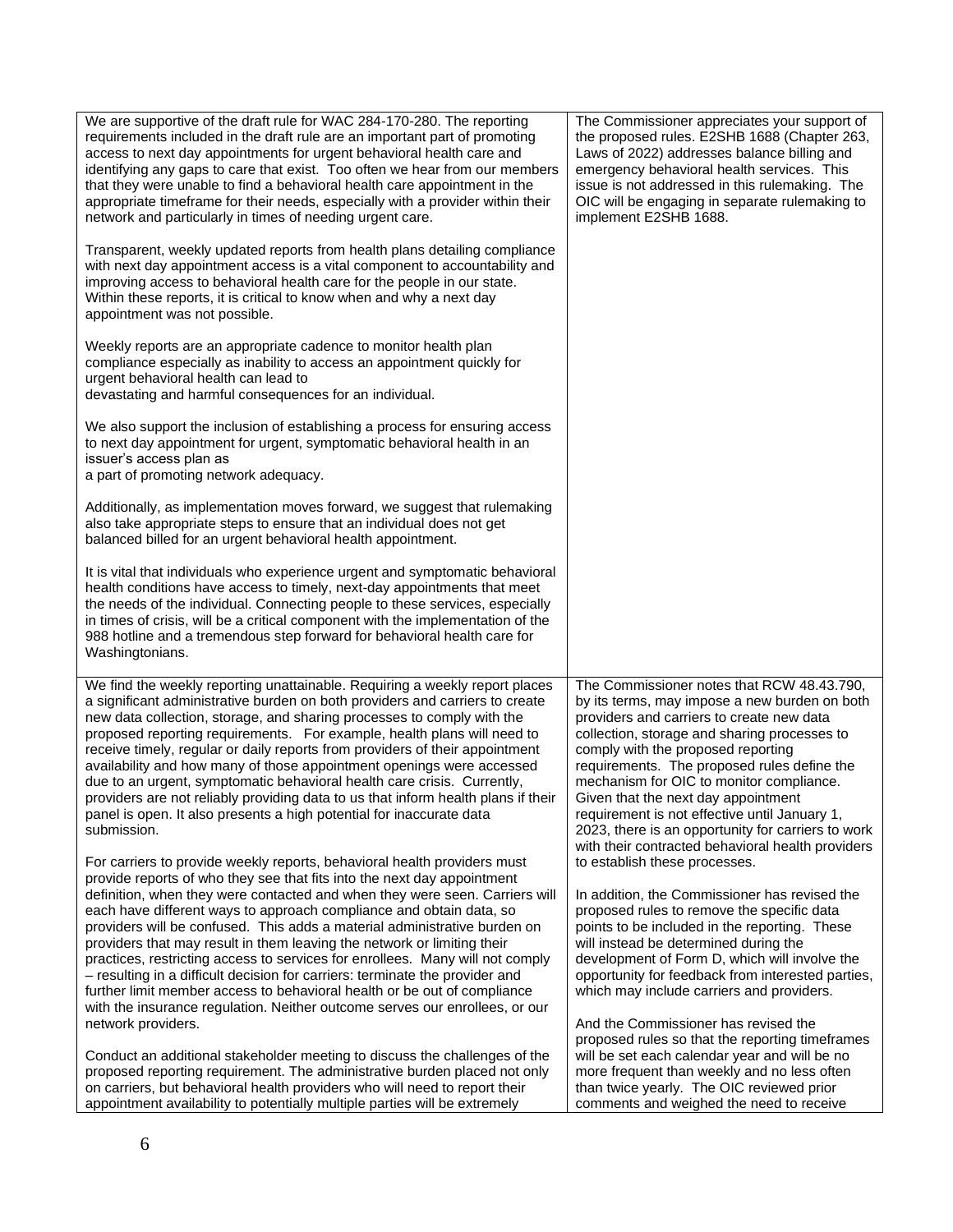| burdensome. Many behavioral health providers are solo practices with little<br>or no administrative staff. Adding this additional burden on providers to<br>procure data needed for reporting will worsen the workforce shortage issues<br>that remain a barrier since the pandemic. We believe a meeting that<br>included at least the two entities responsible for providing and reporting the<br>data would assist in the work of pre-empting confusing definitions,<br>operational constraints and help inform development of the 988 Crisis<br>Hotline Appointment Form D.<br>We are concerned about the administrative burden for small practices to set | information with the ability for issuers to<br>produce it. Setting the filing frequency each<br>year provides a balance between these two<br>needs, allowing adjustment of the reporting time<br>frame based on multiple factors, including<br>performance in respect to making these<br>appointments available.                                               |
|----------------------------------------------------------------------------------------------------------------------------------------------------------------------------------------------------------------------------------------------------------------------------------------------------------------------------------------------------------------------------------------------------------------------------------------------------------------------------------------------------------------------------------------------------------------------------------------------------------------------------------------------------------------|----------------------------------------------------------------------------------------------------------------------------------------------------------------------------------------------------------------------------------------------------------------------------------------------------------------------------------------------------------------|
| up the data sharing for this reporting. Even provider network information is<br>difficult for carriers to keep updated, since that information is also provider-<br>owned data. There are lots of difficulties and resources needed for this,<br>especially with shorter reporting periods.                                                                                                                                                                                                                                                                                                                                                                    |                                                                                                                                                                                                                                                                                                                                                                |
| We are confused about how often carriers must report and concerned about<br>pass-through of administrative burden on practices that may or may not be<br>impacted. Would appreciate if these rules could be made as least<br>administratively burdensome as possible.                                                                                                                                                                                                                                                                                                                                                                                          |                                                                                                                                                                                                                                                                                                                                                                |
| It is important to note that, regardless of the reporting frequency, carriers are<br>still required to meet the next day appointment requirement. Carriers are<br>also still obligated to file an alternate access delivery request if their<br>networks are not able to meet the access requirements.                                                                                                                                                                                                                                                                                                                                                         | The Commissioner appreciates your comment<br>but notes there is no alternative access delivery<br>request (AADR) process available to meet the<br>requirements of this bill/statute.                                                                                                                                                                           |
| We note that the underlying legislation does not actually require the OIC to<br>receive reports from health carriers on access to appointments after a<br>patient calls the crisis line.                                                                                                                                                                                                                                                                                                                                                                                                                                                                       | The Commissioner notes that, during the<br>legislative process, the OIC provided details to<br>the Legislature about how the OIC would<br>ensure these requirements were met, including<br>the requirements of this rulemaking, and<br>submitted a fiscal note, which identified the<br>monitoring to be conducted by the OIC.                                 |
| Most behavioral health provider practices are not set up for next day<br>appointment availability. The regulation appears to assume that carriers will<br>require providers to have next day availability. Holding appointments open is<br>expensive to a practice, and unless the carrier sets up a referral service for<br>crisis appointments with select providers who we compensate for those<br>open appointments, we cannot ask that of providers. In addition, that<br>solution would create a tier in the network just for these behavioral health<br>next day providers, which isn't currently allowed under the OIC network<br>regulations.         | The Commissioner appreciates the comments.<br>However, the legislative goals and content of<br>the statutory requirements are outside the<br>scope of this rulemaking, which is instead<br>focused on ensuring compliance with the<br>statutory requirements.                                                                                                  |
| If providers block time for potential visits and no patients utilize that time, an<br>available appointment has been taken away from patients. This reduces<br>access, which is not the legislative goal.                                                                                                                                                                                                                                                                                                                                                                                                                                                      |                                                                                                                                                                                                                                                                                                                                                                |
| The aspirational design of the legislation does not align with workforce<br>realities. Even if national telehealth service vendors are available to provide<br>enhanced access for next day services, the continuity of care an enrollee<br>with urgent symptomatic behavioral health needs will not be well served by<br>defaulting to that as a solution even if it is compliant.                                                                                                                                                                                                                                                                            |                                                                                                                                                                                                                                                                                                                                                                |
| We would appreciate clarification regarding to whom these rules apply.                                                                                                                                                                                                                                                                                                                                                                                                                                                                                                                                                                                         | The Commissioner appreciates the comment.<br>These rules apply to issuers of health plans,<br>who must demonstrate their compliance in<br>making these appointments available to their<br>enrollees. However, issuers may need to work<br>with their contracted behavioral health providers<br>to establish processes for obtaining data for<br>these reports. |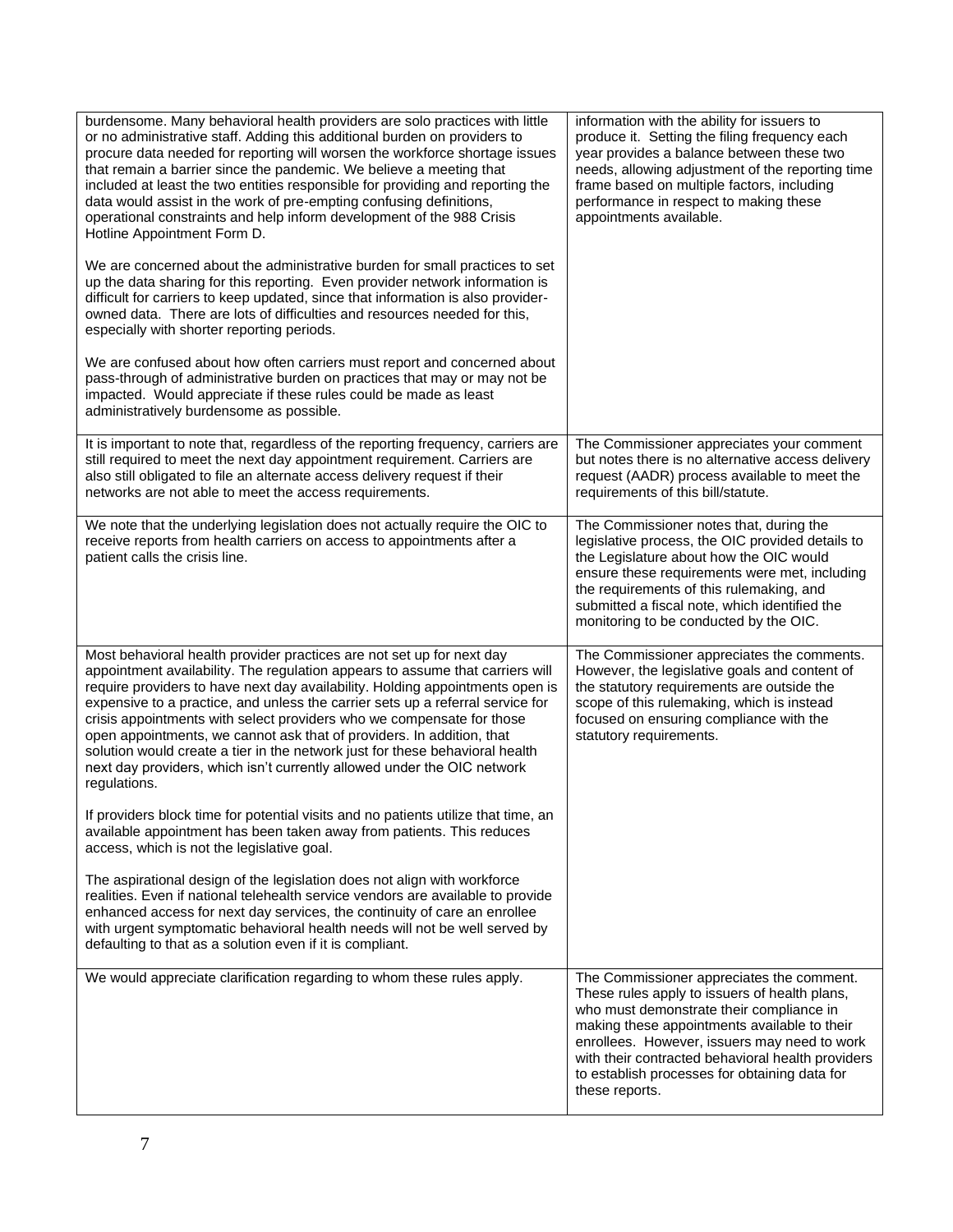| Carriers may not be able to comply with the data elements required in the<br>weekly reporting. Specifically, we do not have access to the number of<br>available appointments, the number of appointments where the scheduling<br>timeframe was met within one day, and the number of appointments where<br>the scheduling timeframe was not met within one day. We would be<br>completely reliant on providers to share this data with us and to do so in a<br>timely manner. A health plan will not know if a member calls a provider<br>directly to request a next-day appointment, and we will not know when a<br>member was unable to get an appointment within one day unless the<br>member contacts us with that information.<br>The draft regulation has a detailed list of data elements. These data<br>elements are not the most meaningful data elements to understand access<br>to services. Instead of the data elements called out in the draft regulation,<br>we recommend the following data elements:<br>- Masked patient identifier.<br>- Date of outreach to patient.<br>- Follow-up visit within one day (Y/N)<br>- A category field to cover "If 'N', why?". This could be a free text comment<br>field or include categories to select from, such as "patient did not return call."<br>How will the OIC use the report? A network report is typically used to<br>monitor networks, but this report includes a requirement to make and justify<br>not meeting the next day standard. There is not a safe harbor for best<br>efforts, workforce refusal, or other mitigating circumstances.<br>If the reporting requirement remains in the rule, we urge the OIC to remove<br>the required reporting field mandating an explanation of why the next day<br>appointment standard wasn't met, and instead to rely on market conduct<br>review to identify non-compliance. Chapter 284 WAC is replete with<br>examples of the Commissioner's right to request and receive information<br>from carriers; a similar standard could be applied here that is less<br>burdensome administratively and achieves the same result.<br>OIC's proposed addition of subsection $(3)(c)(iii)$ reflects the importance of<br>ensuring a robust Stakeholder process as you develop the 988 Crisis<br>Hotline Appointment Form D. We look forward to participating in a process<br>to ensure data elements requested in the report can be collected in a<br>manner that best serves all the parties who will use the data to assess<br>efficacy and needed improvements to our behavioral health system. To that<br>end, we recommend limiting the potential scope of inputs to sources that<br>can be externally validated by the OIC. | The Commissioner appreciates the comments<br>and concerns. The Commissioner understands<br>that carriers have not tracked this data to date.<br>as this is a new statutory requirement. The<br>Commissioner has revised the proposed rules<br>to remove the specific data points to be<br>included in the reporting. The OIC will engage<br>with interested parties, which may include<br>carriers and providers, to identify the data<br>elements that are needed on Form D for<br>regulatory purposes in order to demonstrate<br>compliance with RCW 48.43.790. As this report<br>will be available to the public, it will be designed<br>to ensure enrollee privacy protections are met. |
|-------------------------------------------------------------------------------------------------------------------------------------------------------------------------------------------------------------------------------------------------------------------------------------------------------------------------------------------------------------------------------------------------------------------------------------------------------------------------------------------------------------------------------------------------------------------------------------------------------------------------------------------------------------------------------------------------------------------------------------------------------------------------------------------------------------------------------------------------------------------------------------------------------------------------------------------------------------------------------------------------------------------------------------------------------------------------------------------------------------------------------------------------------------------------------------------------------------------------------------------------------------------------------------------------------------------------------------------------------------------------------------------------------------------------------------------------------------------------------------------------------------------------------------------------------------------------------------------------------------------------------------------------------------------------------------------------------------------------------------------------------------------------------------------------------------------------------------------------------------------------------------------------------------------------------------------------------------------------------------------------------------------------------------------------------------------------------------------------------------------------------------------------------------------------------------------------------------------------------------------------------------------------------------------------------------------------------------------------------------------------------------------------------------------------------------------------------------------------------------------------------------------------------------------------------------------------------------------------------------------------------------------------------------------------------------------------------------------------------------------|---------------------------------------------------------------------------------------------------------------------------------------------------------------------------------------------------------------------------------------------------------------------------------------------------------------------------------------------------------------------------------------------------------------------------------------------------------------------------------------------------------------------------------------------------------------------------------------------------------------------------------------------------------------------------------------------|
| We appreciate the approach in the regulation to move specific data<br>components out of the regulation so that the reporting can align with the<br>data elements that will be available to carriers after the program has been<br>implemented.                                                                                                                                                                                                                                                                                                                                                                                                                                                                                                                                                                                                                                                                                                                                                                                                                                                                                                                                                                                                                                                                                                                                                                                                                                                                                                                                                                                                                                                                                                                                                                                                                                                                                                                                                                                                                                                                                                                                                                                                                                                                                                                                                                                                                                                                                                                                                                                                                                                                                            | The Commissioner appreciates the comment.                                                                                                                                                                                                                                                                                                                                                                                                                                                                                                                                                                                                                                                   |
| Limit the reporting to instances when a member directly contacts their health<br>plan for help scheduling a next-day appointment. We support ensuring there<br>is a process to help members who are struggling to find a behavioral health<br>service appointment; however, carriers do not have visibility when a<br>member calls the 988 crisis hotline or when they contact a health care<br>provider about an appointment.                                                                                                                                                                                                                                                                                                                                                                                                                                                                                                                                                                                                                                                                                                                                                                                                                                                                                                                                                                                                                                                                                                                                                                                                                                                                                                                                                                                                                                                                                                                                                                                                                                                                                                                                                                                                                                                                                                                                                                                                                                                                                                                                                                                                                                                                                                            | The Commissioner expects carriers to use<br>information available to them from any sources<br>in order to complete the reporting. The rules<br>have been revised to reflect this expectation.                                                                                                                                                                                                                                                                                                                                                                                                                                                                                               |
| Suggested revision to WAC 284-170-280 (3)(c)(iii): "The report must reflect<br>information from any sources available at the time the reporting is<br>completed including, but not limited to:"                                                                                                                                                                                                                                                                                                                                                                                                                                                                                                                                                                                                                                                                                                                                                                                                                                                                                                                                                                                                                                                                                                                                                                                                                                                                                                                                                                                                                                                                                                                                                                                                                                                                                                                                                                                                                                                                                                                                                                                                                                                                                                                                                                                                                                                                                                                                                                                                                                                                                                                                           | The Commissioner appreciates the comment<br>but declines the requested revision. This item<br>was added to help address prior comments<br>indicating concerns regarding carriers' access<br>to the data needed to complete reporting. The<br>intention is for carriers to use whatever sources<br>of this information are available to them at the                                                                                                                                                                                                                                                                                                                                          |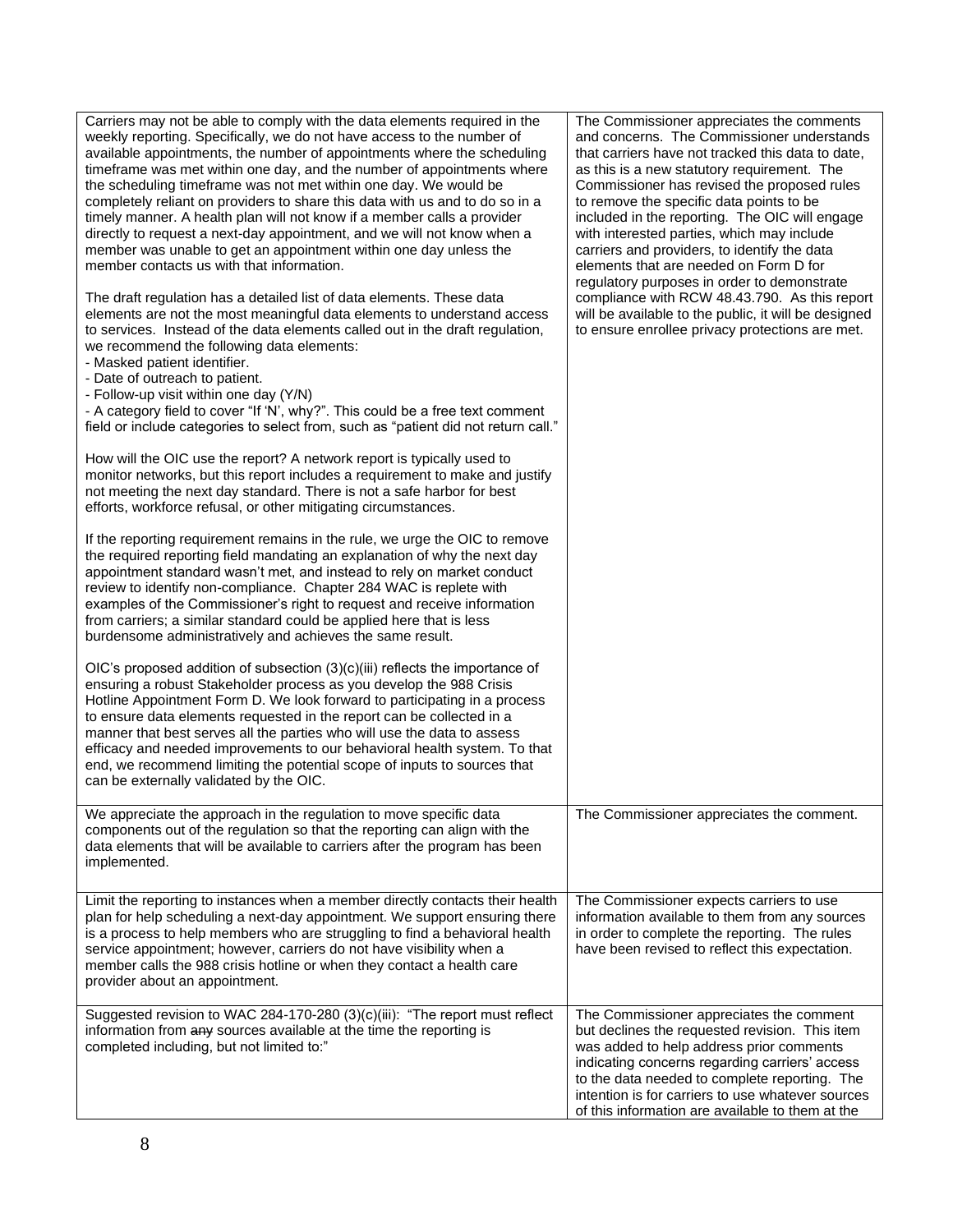|                                                                                                                                                                                                                                                                                                                                                                                                                                                                                                                                                                                                                                                                                                                                                                                                                                                                                                                                                                                                | time of the reporting in order to help ensure that<br>the reported data is as complete as possible.                                                                                                                                                                                                                                                                          |
|------------------------------------------------------------------------------------------------------------------------------------------------------------------------------------------------------------------------------------------------------------------------------------------------------------------------------------------------------------------------------------------------------------------------------------------------------------------------------------------------------------------------------------------------------------------------------------------------------------------------------------------------------------------------------------------------------------------------------------------------------------------------------------------------------------------------------------------------------------------------------------------------------------------------------------------------------------------------------------------------|------------------------------------------------------------------------------------------------------------------------------------------------------------------------------------------------------------------------------------------------------------------------------------------------------------------------------------------------------------------------------|
| We respectfully urge the OIC to share the 988 Crisis Hotline Appointment<br>Form D referenced in WAC 284-43-270(3)(c)(ii) with carriers as soon as<br>possible to allow time to implement a supporting data process and<br>infrastructure to comply with the reporting requirements.<br>As the OIC works to develop these technical reporting requirements, we<br>encourage the OIC to circulate stakeholder drafts for feedback, as well as<br>hold stakeholder meetings to allow technical data experts from the carriers<br>to discuss the instructions and raise any questions.                                                                                                                                                                                                                                                                                                                                                                                                            | The Commissioner appreciates the comments.<br>The Rates, Forms and Provider Networks<br>division of the OIC will implement Form D and<br>will use their standard process to engage<br>interested parties for their feedback.                                                                                                                                                 |
| 988 has yet to be operationalized. Therefore, reporting should only occur 6<br>months post "go-live" in any region-giving the providers and carriers time<br>to monitor the new process of 988 without any undue burden of data<br>reporting. To properly configure the report and required data streams,<br>carriers will need at a minimum six months to configure once the template is<br>received. For context, Network Form A reporting infrastructure has taken<br>over one year to configure and requires continual monthly validation.<br>Suggested revisions to WAC 284-170-280 (3)(c): "Beginning January 7,<br>2023, no sooner than six months following the effective date of this rule and<br>finalization of the reporting data elements-issuers must submit a report that<br>will document their health plans' compliance with next day appointment<br>access-including a count of enrollee appointments available for urgent,<br>symptomatic behavioral health care services." | The Commissioner appreciates the comment<br>but declines the request to postpone the<br>reporting effective date. Due to the urgent and<br>critical nature of these appointments, carriers<br>must start monitoring access as of the 1/1/23<br>effective date for plan compliance, as per RCW<br>48.43.790, and report to the OIC that they are<br>meeting this requirement. |
| Remove "a count of enrollee appointments available for urgent, symptomatic<br>behavioral health services."<br>This data element of number of available appointments does not align with<br>how services are currently provided and would therefore be a challenging<br>data element for medical practices to report on to health carriers. Physicians<br>and medical practices will often use the technique of scheduling patients<br>with urgent needs into time slots that otherwise look booked and then see<br>those patients on top of their normally scheduled caseload for the day. They<br>do not actually hold appointment time slots open on the off chance that<br>patients will ask to book those times. We recommend instead focusing on<br>how carriers handled the requests they received.                                                                                                                                                                                      | The Commissioner appreciates the comments<br>but declines the request. The Commissioner<br>understands collecting this information may be<br>challenging, but the number of available<br>appointments is a key element to understanding<br>if enrollees can actually receive services when<br>they need urgent care in compliance with the<br>law.                           |
| Remove the requirement to report the number of next-day appointments<br>available. We believe compliance with the next-day appointment availability<br>requirement can be demonstrated by reporting the number of member<br>requests a carrier receives for next-day appointments and how many of<br>those requests resulted in appointments scheduled within the required<br>timeframe. Reporting the number of next-day appointments available across<br>our networks will not demonstrate whether members are struggling to<br>access appointments. It would be difficult for the OIC to determine what<br>number of open appointments are required to demonstrate adequate<br>access. If a carrier is not meeting the next-day timeframe when a member<br>contacts them for assistance scheduling an appointment, further<br>investigation into network adequacy could be conducted.                                                                                                       |                                                                                                                                                                                                                                                                                                                                                                              |
| Carriers will be wholly reliant on providers to share their appointment<br>availability, without guarantee that providers are capable of fulfilling the<br>request. This requirement will place a significant administrative burden on<br>carriers as well as behavioral health providers who will need to report their<br>appointment availability to multiple carriers. Washington, like the entire<br>country, is experiencing a shortage of behavioral health providers, and<br>many behavioral health providers are solo practices with little or no                                                                                                                                                                                                                                                                                                                                                                                                                                      |                                                                                                                                                                                                                                                                                                                                                                              |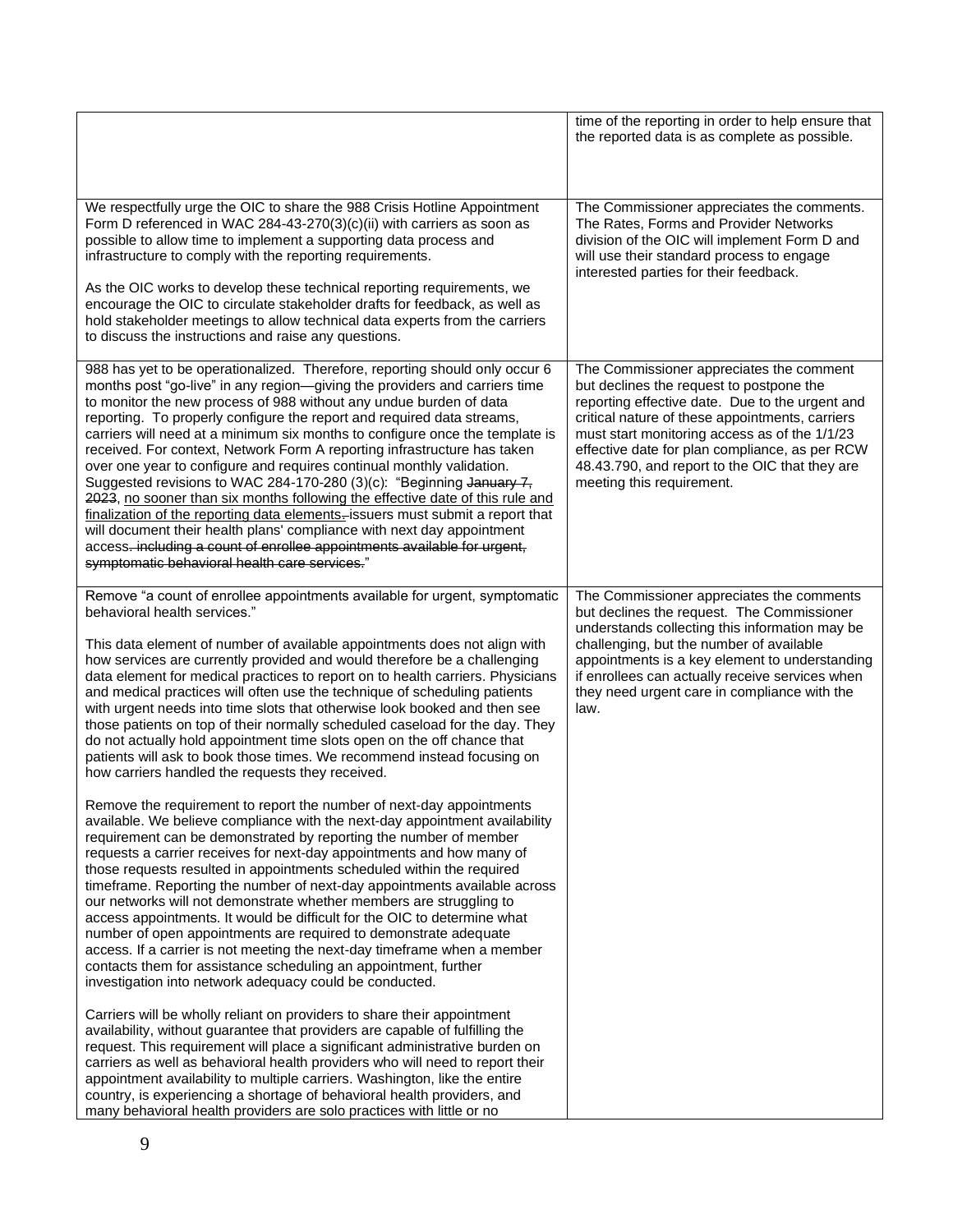| administrative staff. Placing this responsibility on behavioral health providers<br>could worsen the burden on an already strained workforce.                                                                                                                                                                                                                                                                                                                                                                                                                                                                                                   |                                                                                                                                                                                                                                                                                                                                                                                                                                                                                                                                                                                                                                                                                                                                                                                                                                                                                                                                                                                                                                |
|-------------------------------------------------------------------------------------------------------------------------------------------------------------------------------------------------------------------------------------------------------------------------------------------------------------------------------------------------------------------------------------------------------------------------------------------------------------------------------------------------------------------------------------------------------------------------------------------------------------------------------------------------|--------------------------------------------------------------------------------------------------------------------------------------------------------------------------------------------------------------------------------------------------------------------------------------------------------------------------------------------------------------------------------------------------------------------------------------------------------------------------------------------------------------------------------------------------------------------------------------------------------------------------------------------------------------------------------------------------------------------------------------------------------------------------------------------------------------------------------------------------------------------------------------------------------------------------------------------------------------------------------------------------------------------------------|
| We believe the draft rule implies a carrier requirement to schedule these<br>next day appointments for our members, which is not how we interpret<br>E2SHB 1477.<br>E2SHB 1477 does not require health plans to schedule the appointments,<br>for good cause. We do not have access to provider scheduling systems and<br>provider appointment availability is not shared with health plans on a real-<br>time basis. We believe it is the role of the health plan to create robust<br>provider networks and provide access to covered services for our members,<br>and it is the role of the provider to manage and schedule the appointments. | The Commissioner appreciates the comments<br>but notes that the proposed rule does not<br>reference a requirement for health plans or<br>carriers to schedule these appointments. The<br>Commissioner utilized the statutory language of<br>the bill when detailing carrier requirements,<br>such as "Health plans issued or renewed on or<br>after January 1, 2023, must make next-day<br>appointments available to enrollees<br>experiencing urgent, symptomatic behavioral<br>health conditions to receive covered behavioral<br>health services."<br>The Commissioner agrees that carriers must<br>have robust networks that ensure that enrollees<br>with urgent symptomatic behavioral health<br>conditions have access to next day<br>appointments. While the requirement to create<br>robust provider networks has been in place<br>since 2015, E2SHB 1477 includes a new<br>requirement unique to access to behavioral<br>health services that is in addition to long held<br>requirements related to network access. |
| Is the member or provider required to make a next day appointment?                                                                                                                                                                                                                                                                                                                                                                                                                                                                                                                                                                              | Either the member or provider may make next<br>day appointments. This rulemaking addresses<br>the issuer's obligation to make next day<br>appointments available to enrollees<br>experiencing urgent, symptomatic behavioral<br>health conditions.                                                                                                                                                                                                                                                                                                                                                                                                                                                                                                                                                                                                                                                                                                                                                                             |
| Ensure there are exceptions to carrier responsibility to meet the next-day<br>appointment timeframe. For instance, carriers cannot control whether a<br>member follows through and goes to a scheduled appointment; carriers<br>cannot control whether a member agrees to see a provider who has next-<br>day appointment availability; and carriers should not be penalized if a<br>provider cancels a scheduled appointment.<br>Carriers may not know if a member attended an appointment until after they<br>receive the claim.                                                                                                              | The Commissioner notes that the carrier's<br>obligation is to make next day appointments<br>available to enrollees experiencing urgent,<br>symptomatic behavioral health conditions, and<br>that availability is what will be reflected in the<br>reporting. The rules do not indicate that carriers<br>are responsible to ensure that a member<br>actually goes to a scheduled appointment or<br>agrees to see a provider who has next-day<br>appointment availability, or that a provider does<br>not cancel a scheduled appointment.                                                                                                                                                                                                                                                                                                                                                                                                                                                                                        |
| Can the next day appointment be virtual?                                                                                                                                                                                                                                                                                                                                                                                                                                                                                                                                                                                                        | Yes, the statute allows for telemedicine<br>appointments, consistent with RCW 48.43.735.                                                                                                                                                                                                                                                                                                                                                                                                                                                                                                                                                                                                                                                                                                                                                                                                                                                                                                                                       |
| Please define urgent and symptomatic.                                                                                                                                                                                                                                                                                                                                                                                                                                                                                                                                                                                                           | The term "urgent symptomatic behavioral health<br>condition" is now defined under WAC 284-170-<br>280(3)(c)(iv).                                                                                                                                                                                                                                                                                                                                                                                                                                                                                                                                                                                                                                                                                                                                                                                                                                                                                                               |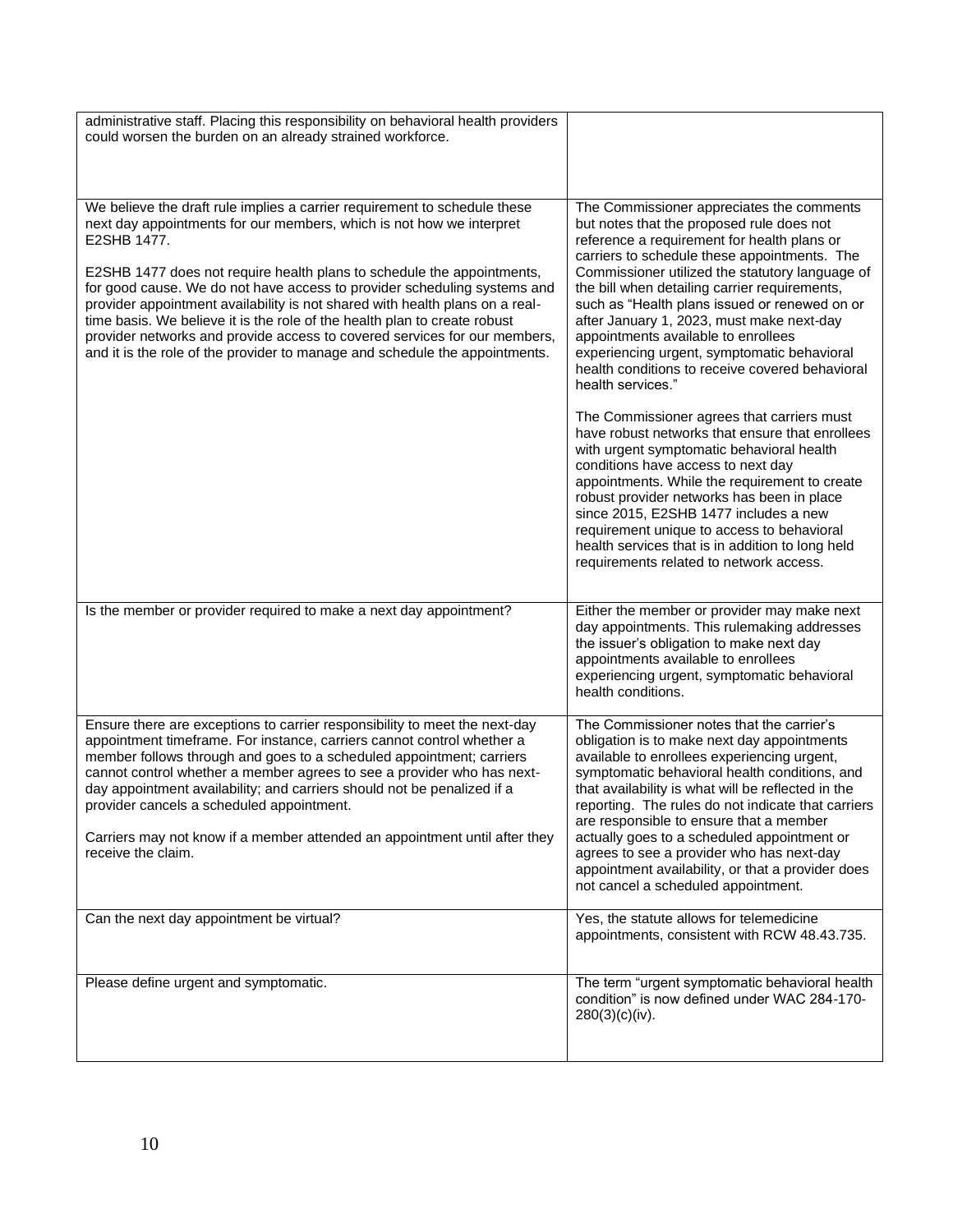| The rules do not clarify the statute. They do not specify how a carrier is to<br>make an appointment available, or even what constitutes 'next-day'<br>(business day or calendar day, within 24 hours? Within business hours?).<br>What does 'available' mean for purposes of compliance? Is a carrier<br>required to act affirmatively to make the appointment available, or is making<br>telehealth services, their network providers and referrals to local crisis<br>stabilization centers sufficient to comply? The rules do not answer these<br>questions. Instead, the OIC proposes weekly reporting of the number of<br>'requests' received, and when members were seen. Nothing requires a<br>carrier to set up a 'request' based system for making next day appointments<br>available.                                                                                                                                                                                                                                                                                                                                                                                                                                                                                                                                                                                                                                                                                                                                                                                                                                                                                                                                                                                                                                                                                                                                                                                                                                                                                                                                                                                                                                                                                                             | The Commissioner appreciates the comments.<br>However, defining these terms is outside the<br>scope of this rulemaking. The data points for<br>the reporting will be determined during the<br>development of Form D, which will involve the<br>opportunity for feedback from interested parties.<br>Carriers may have access to the behavioral<br>health crisis call center system platform and/or<br>the behavioral health integrated client referral<br>system once those are established as required<br>by the bill.                                                                                                                                                                                                                                                                                                                                                                                                                                                                                                                                                  |
|--------------------------------------------------------------------------------------------------------------------------------------------------------------------------------------------------------------------------------------------------------------------------------------------------------------------------------------------------------------------------------------------------------------------------------------------------------------------------------------------------------------------------------------------------------------------------------------------------------------------------------------------------------------------------------------------------------------------------------------------------------------------------------------------------------------------------------------------------------------------------------------------------------------------------------------------------------------------------------------------------------------------------------------------------------------------------------------------------------------------------------------------------------------------------------------------------------------------------------------------------------------------------------------------------------------------------------------------------------------------------------------------------------------------------------------------------------------------------------------------------------------------------------------------------------------------------------------------------------------------------------------------------------------------------------------------------------------------------------------------------------------------------------------------------------------------------------------------------------------------------------------------------------------------------------------------------------------------------------------------------------------------------------------------------------------------------------------------------------------------------------------------------------------------------------------------------------------------------------------------------------------------------------------------------------------|--------------------------------------------------------------------------------------------------------------------------------------------------------------------------------------------------------------------------------------------------------------------------------------------------------------------------------------------------------------------------------------------------------------------------------------------------------------------------------------------------------------------------------------------------------------------------------------------------------------------------------------------------------------------------------------------------------------------------------------------------------------------------------------------------------------------------------------------------------------------------------------------------------------------------------------------------------------------------------------------------------------------------------------------------------------------------|
| We thank the OIC for recognizing that work is still being done to establish<br>the behavioral health crisis call center system platform and the behavioral<br>health integrated client referral system and removing components in the<br>regulation of unknown data fields until more information is known.<br>We recognize that as the state program is more fully implemented, the types<br>of data available may change. For future updates to reporting requirements,<br>we recommend that the OIC allow ample time for all parties to make the<br>necessary changes and report the new components.                                                                                                                                                                                                                                                                                                                                                                                                                                                                                                                                                                                                                                                                                                                                                                                                                                                                                                                                                                                                                                                                                                                                                                                                                                                                                                                                                                                                                                                                                                                                                                                                                                                                                                      | The Commissioner appreciates the comments.                                                                                                                                                                                                                                                                                                                                                                                                                                                                                                                                                                                                                                                                                                                                                                                                                                                                                                                                                                                                                               |
| Revise or remove the network access requirements related to gender<br>affirming treatment.<br>• Significant barriers exist that will prevent carriers from complying with the<br>proposed geographic network report and access plan requirements.<br>• There is a lack of providers who offer gender affirming treatment in<br>Washington. Neither the underlying legislation nor this draft regulation<br>address the provider shortages, and placing network access requirements<br>on carriers will not create new providers willing to perform these services.<br>• This reporting is not feasible for gender affirming treatment, since it is not<br>a provider type, specialty type or license, and carriers do not contract with<br>providers at this service-level.<br>• Some providers may not want to publicly disclose that they provide these<br>services, and they don't have an affirmative duty to do so.<br>• Carriers do not have complete data to meet these requirements.<br>• Carriers are already required to comply with network adequacy<br>requirements, and 2SSB 5313 did not mandate or contemplate new<br>network access standards specific to gender affirming treatment.<br>. No other subset of medical services is currently required to have separate<br>network access standards described in the access plan.<br>• The list of map criteria contains more points of information than can be<br>displayed on a single map.<br>• Section 3 of the law authorizes the Commissioner's rulemaking to<br>implement sections $(3)$ , $(4)$ and $(5)$ of $(3)$ of the bill, but those sections do<br>not authorize a new geographic mapping requirement specifically for<br>gender affirming treatment.<br>• Sec. [(3)] requires carriers to comply with network access requirements in<br>general but does not state the Commissioner must develop new network<br>reporting or access standards for gender affirming treatment and services.<br>Without a specific definition of the provider types or programs to map, this<br>requirement is difficult to implement and will result in wildly differing<br>submissions as each carrier interprets this differently without more specific<br>guidance.<br>Recommendations:<br>o The information be gathered through a data call. | The Commissioner has removed the proposed<br>addition to the geographic network reports<br>requirements. However, the Commissioner<br>expects that carriers should be able to meet the<br>appropriate standards of accessibility for gender<br>affirming treatment that are required in WAC<br>284-170-200 and demonstrate this through<br>reporting requirements in WAC 284-170-280.<br>Thus, the rule has retained the proposed<br>addition to the access plan requirements. As<br>indicated under RCW 48.43.515 and reflected<br>in Sec. 3 (3)(d) of 2SSB 5313, the<br>Commissioner has authority to adopt rules<br>regarding access to health services.<br>The Commissioner notes that the access plan<br>does not include information about any specific<br>provider, and there is no public disclosure within<br>it. Rather, it is solely for the carrier to describe<br>what they are going to do and how they are<br>going to monitor access. The carrier has a duty<br>to provide access to these services in-network<br>and does need to have a plan for that. |
| o Carriers should be able to use their claims history to provide information<br>regarding which contract providers have performed gender affirming health<br>care services.<br>o Carriers may be able to create a map with provider types that could offer                                                                                                                                                                                                                                                                                                                                                                                                                                                                                                                                                                                                                                                                                                                                                                                                                                                                                                                                                                                                                                                                                                                                                                                                                                                                                                                                                                                                                                                                                                                                                                                                                                                                                                                                                                                                                                                                                                                                                                                                                                                   |                                                                                                                                                                                                                                                                                                                                                                                                                                                                                                                                                                                                                                                                                                                                                                                                                                                                                                                                                                                                                                                                          |
|                                                                                                                                                                                                                                                                                                                                                                                                                                                                                                                                                                                                                                                                                                                                                                                                                                                                                                                                                                                                                                                                                                                                                                                                                                                                                                                                                                                                                                                                                                                                                                                                                                                                                                                                                                                                                                                                                                                                                                                                                                                                                                                                                                                                                                                                                                              |                                                                                                                                                                                                                                                                                                                                                                                                                                                                                                                                                                                                                                                                                                                                                                                                                                                                                                                                                                                                                                                                          |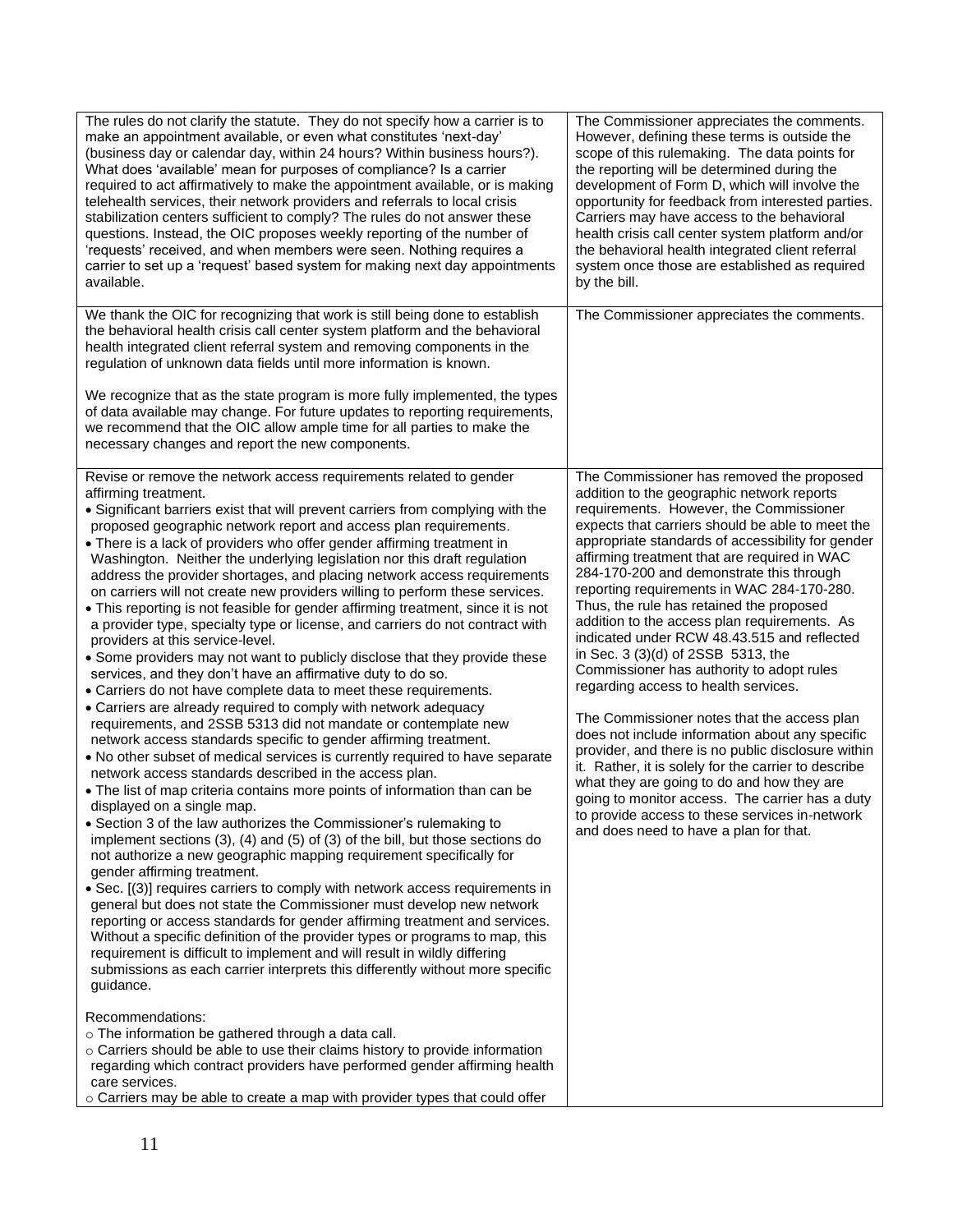| gender affirming treatment within their license scope.<br>$\circ$ Revise (3)(f)(i)(J) to: "An issuer must provide one map that identifies each<br>provider or facility to which an enrollee has access in the service area for<br>gender affirming treatment, including what gender affirming treatment<br>services are provided by each provider and facility."<br>$\circ$ Gender affirming treatment services should be subject to the same level of<br>detail in the access plan as any other medical service. If carriers determine<br>that a gap exists for any medical service (including gender affirming<br>treatment), the Form C requirements for an alternate access delivery<br>request will apply.<br>$\circ$ Consider the impact this rule will have on carriers and providers, and<br>ensure the industry has more time to implement.<br>o In order to identify providers, carriers could:<br>• review claims for gender affirming treatment services, but this is very<br>time consuming and adds cost to network administration that will not<br>provide accurate information.<br>" issue a survey of all provider types whose license has gender affirming<br>treatment and services within scope, but survey responses are never<br>100%, and the information will be based on best effort, not actual<br>accuracy in terms of assessing access. |                                                                                                                                                                                                                                                                                                                                                                                                                                                                                                                                                                                                                                                                                                                                                                                                                                                                                 |
|---------------------------------------------------------------------------------------------------------------------------------------------------------------------------------------------------------------------------------------------------------------------------------------------------------------------------------------------------------------------------------------------------------------------------------------------------------------------------------------------------------------------------------------------------------------------------------------------------------------------------------------------------------------------------------------------------------------------------------------------------------------------------------------------------------------------------------------------------------------------------------------------------------------------------------------------------------------------------------------------------------------------------------------------------------------------------------------------------------------------------------------------------------------------------------------------------------------------------------------------------------------------------------------------------------------------------------------------------------------------|---------------------------------------------------------------------------------------------------------------------------------------------------------------------------------------------------------------------------------------------------------------------------------------------------------------------------------------------------------------------------------------------------------------------------------------------------------------------------------------------------------------------------------------------------------------------------------------------------------------------------------------------------------------------------------------------------------------------------------------------------------------------------------------------------------------------------------------------------------------------------------|
| We question whether this addition to the network reporting requirements<br>supports effective oversight of access to services for transgender enrollees<br>and ask the OIC to remove the requirement or in the alternative, require<br>carriers to note in the provider directory if a provider has identified<br>themselves as offering gender affirming treatment or services.<br>The OIC's decision to require network access reporting based on specific<br>types of services rather than provider licensure is a material departure from<br>the current structure of its network access regulations. An agency decision<br>that is the product of "illogical" or inconsistent reasoning that fails to<br>consider "less restrictive, yet easily administered" regulatory alternatives<br>may be determined to be arbitrary and capricious, which is not permitted<br>under the Administrative Procedures Act. Petroleum Commc'ns, Inc. v.<br>FCC, 22 F.3d 1164, 1172 (D.C. Cir. 1994); RCW 34.05.570.                                                                                                                                                                                                                                                                                                                                                          | The Commissioner has removed the proposed<br>addition to the geographic network reports<br>requirements. However, the Commissioner<br>expects that carriers should be able to meet the<br>appropriate standards of accessibility for gender<br>affirming treatment that are required in WAC<br>284-170-200 and demonstrate this through<br>reporting requirements in WAC 284-170-280.<br>Thus, the rule has retained the proposed<br>addition to the access plan requirements. As<br>indicated under RCW 48.43.515 and reflected<br>in Sec. 3 (3)(d) of 2SSB 5313, the<br>Commissioner has authority to adopt rules<br>regarding access to health services. The<br>reporting requirements do involve more than the<br>alternative suggested here, but they are not<br>unduly burdensome and are aligned with the<br>goal of accessibility that the bill intended to<br>address. |
| The last part of the proposed requirement for gender affirming treatment<br>asks carriers to establish processes to ensure that delay in access is not<br>detrimental to the health of enrollees. This asks carriers to create a process<br>to prove a negative using an undefined standard of what is 'detrimental'.<br>The answer to whether something is detrimental can vary depending on<br>whose perspective is applied and the standards applied. We ask OIC to<br>consider removing this requirement or restating it so that carriers aren't<br>required to prove a negative.                                                                                                                                                                                                                                                                                                                                                                                                                                                                                                                                                                                                                                                                                                                                                                               | The Commissioner appreciates the comment<br>and expects that this requirement should be<br>addressed similarly to the equivalently worded<br>requirement that already exists in relation to the<br>network access plans more generally (e.g., for<br>primary care, specialists and hospitals), as<br>indicated under WAC 284-170-280(3)(g)(i)(C).                                                                                                                                                                                                                                                                                                                                                                                                                                                                                                                               |

# **Section 6: Implementation Plan**

### **A. Implementation and enforcement of the rule.**

 Networks Division and enforce the rule through the Legal Affairs Division. OIC The OIC intends to implement the rule through the Rates, Forms and Provider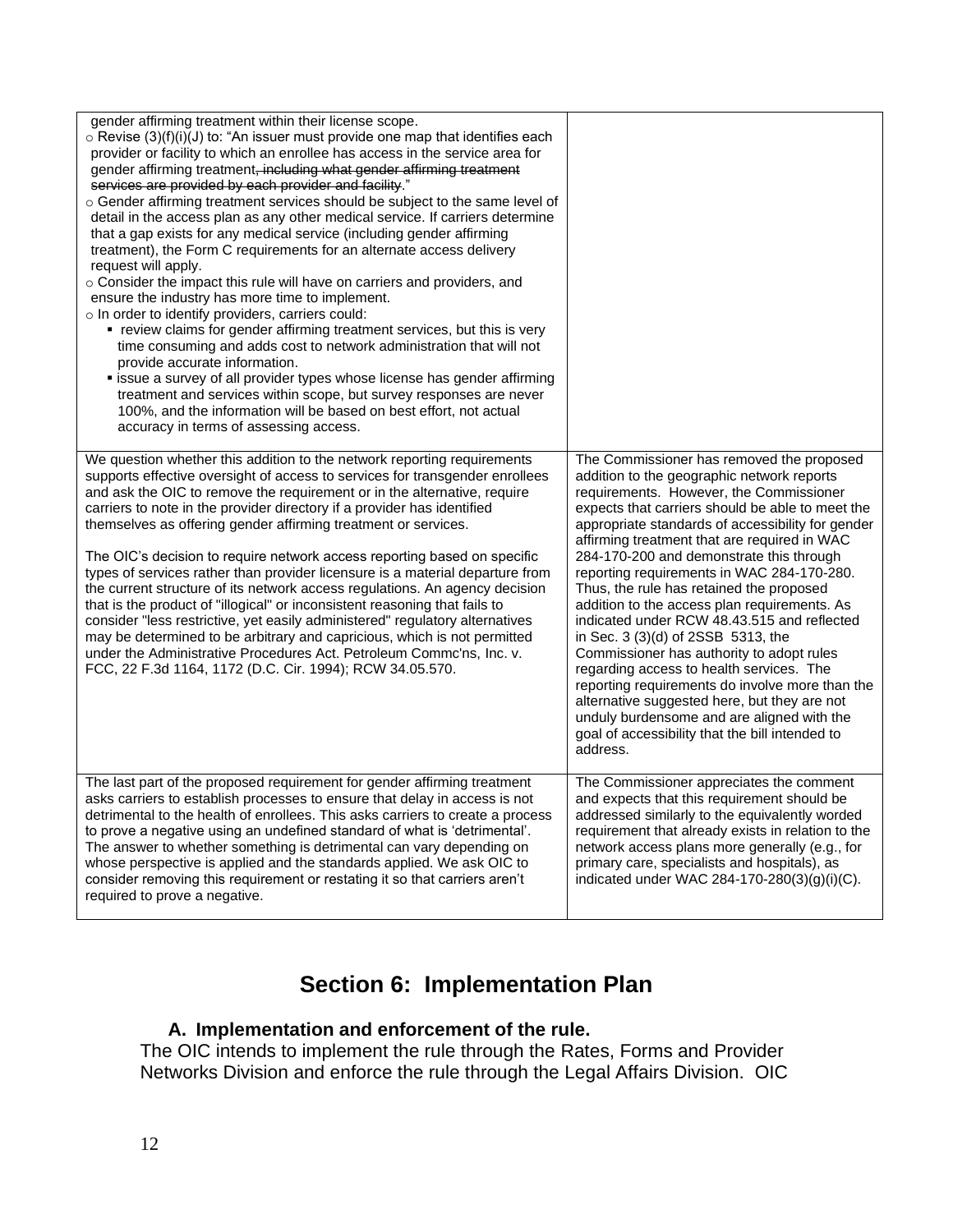staff will continue to work with the carriers and interested parties with the requirements of the rule.

#### **B. How the Agency intends to inform and educate affected persons about the rule.**

After the agency files the permanent rule and adopts it with the Office of the Code Reviser:

- • Policy and Legislation Division staff will distribute the final rule and the Concise Explanatory Statement (CES) to all interested parties by posting and sharing the documents through the OIC's standard rule making listserv.
- The Rules Coordinator will post the CR-103 documents on the OIC's website.
- **Type of Inquiry Constructed Expansion Construction Construction Division Consumer assistance Consumer Protection Rule content Rule content Policy and Legislation Authority for rules Policy and Legislation Enforcement of rule Legal Affairs Market Compliance Rates, Forms and Provider Networks;**
- OIC staff will address questions as follows:

- **C. How the Agency intends to promote and assist voluntary compliance for this rule.** 
	- • Policy and Legislation Division staff will distribute the final rule and the Concise Explanatory Statement (CES) to all interested parties by posting and sharing the documents through the OIC's standard rule making listserv.

Company Supervision

• The Rules Coordinator will post the CR-103 documents on the OIC's website.

#### **D. How the Agency intends to evaluate whether the rule achieves the purpose for which it was adopted.**

 requirements as applicable. The Rates, Forms and Provider Networks Division will solicit and monitor carrier submissions to ensure all carriers have met the reporting and provider directory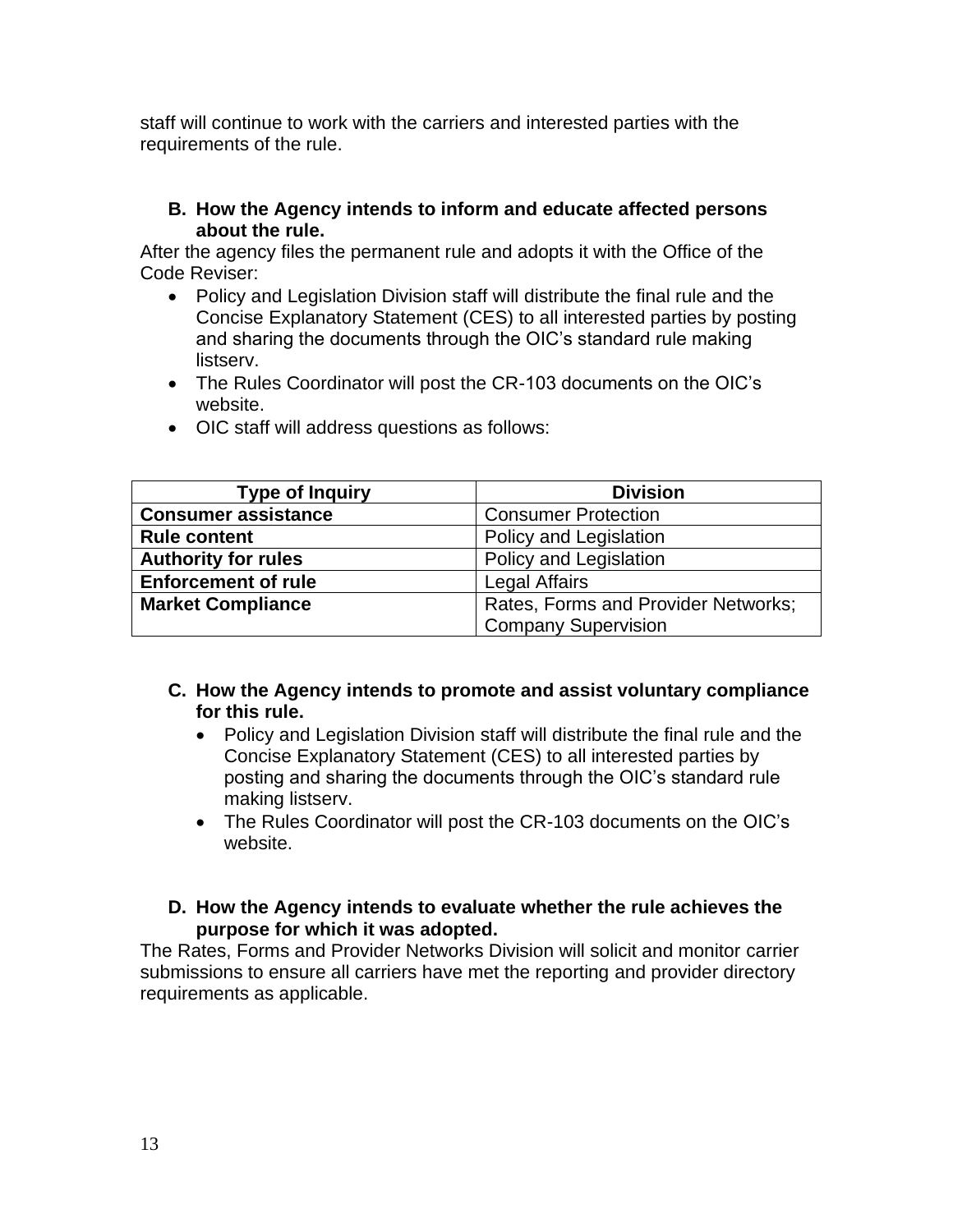## **Appendix A**

## **CR-102 Hearing Summary**

|                               | <b>Summarizing Memorandum</b>                                                                                                                                                                                            |
|-------------------------------|--------------------------------------------------------------------------------------------------------------------------------------------------------------------------------------------------------------------------|
| To:<br><b>Mike Kreidler</b>   | <b>Insurance Commissioner</b>                                                                                                                                                                                            |
|                               |                                                                                                                                                                                                                          |
| From: Shari Maier             | <b>Presiding Official, Hearing on Rule-making</b>                                                                                                                                                                        |
| <b>Matter No. R 2021-16</b>   |                                                                                                                                                                                                                          |
|                               | Topic of Rule-making: Implementation of E2SHB 1477 and Consolidated                                                                                                                                                      |
| <b>Health Care Rulemaking</b> |                                                                                                                                                                                                                          |
|                               | This memorandum summarizes the hearing on the above-named rule making,<br>held on November 10, 2021, in Olympia, Washington via a virtual meeting over<br>which I presided in your stead. The hearing began at 3:34 p.m. |
|                               | The following agency personnel were present: Jennifer Kreitler, Paul DuBois,<br>Deanna Ogo, Jane Beyer and Savanna Cavalletto.                                                                                           |
| In attendance:                |                                                                                                                                                                                                                          |
| Amy Do                        |                                                                                                                                                                                                                          |
| Elizabeth Abekah              |                                                                                                                                                                                                                          |
| Eric Lohnes                   |                                                                                                                                                                                                                          |
| <b>Frankie Kaiser</b>         |                                                                                                                                                                                                                          |
| <b>Gretchen Gillis</b>        |                                                                                                                                                                                                                          |
| Inna Liu<br>Jane Douthit      |                                                                                                                                                                                                                          |
| <b>Katherine Seibel</b>       |                                                                                                                                                                                                                          |
| <b>Katherine Therrien</b>     |                                                                                                                                                                                                                          |
| Meg Jones                     |                                                                                                                                                                                                                          |
| <b>Melanie Anderson</b>       |                                                                                                                                                                                                                          |
| <b>Merlene Converse</b>       |                                                                                                                                                                                                                          |
| <b>Sarah Pettey</b>           |                                                                                                                                                                                                                          |
| Shelby Wiedmann               |                                                                                                                                                                                                                          |
| Skyler Mahjoubian             |                                                                                                                                                                                                                          |
| <b>Terri Drexler</b>          |                                                                                                                                                                                                                          |
| <b>Thalia Cronin</b>          |                                                                                                                                                                                                                          |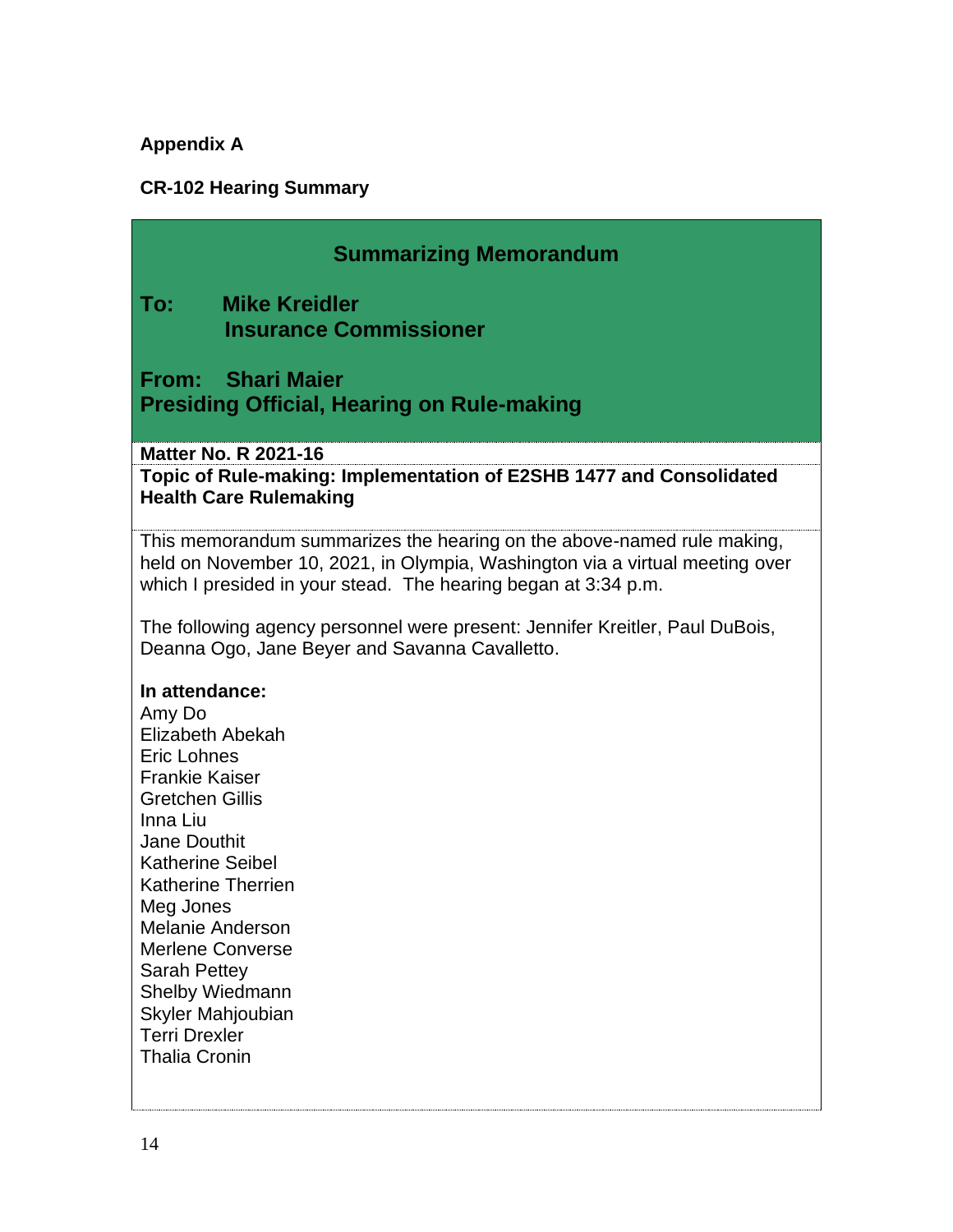#### **Contents of the presentations made at hearing:**

Merlene Converse, representing Kaiser Foundation Health Plan of the Northwest, Kaiser Foundation Health Plan of Washington, and Kaiser Foundation Health Plan of Washington Options, Inc., testified with concerns regarding the administrative burdens to carriers, providers, and the OIC for the weekly reporting requirement and suggested reporting on a quarterly cycle instead.

 time access to provider schedules or visibility when a member contacts the crisis hotline and that they would want to include in their reporting claims data and information from provider and member communications. Skyler Mahjoubian, representing Premera Blue Cross and LifeWise Health Plan of Washington, testified that they would like to request a change in the reporting frequency from weekly to quarterly. They indicated that carriers don't have real

 regarding the weekly reporting requirement and reporting the numbers of next day appointments available. They indicated that they would like to work with the OIC on data that is accessible to them. They indicated they would like to know members are struggling to obtain these appointments. They recommend require increased data sharing with providers. Jane Douthit, representing Regence BlueShield, testified that they have concerns what the OIC will do with the information regarding the number of next day appointments that are available and how this will be used to determine whether removing that data element, noting that their annual filing requires that they outline their process for access to these appointments, which they feel is reasonable and appropriate. They indicated they are concerned about the administrative time and costs associated with these requirements, with particular concerned regarding the impacts on smaller providers, and noted that this would

 they receive a claim. They also indicated that scheduling usually is not done Sarah Pettey, representing Providence Health Plan, testified that they support changing the weekly reporting requirement to quarterly, noting concern of undue burden. They noted that certain data elements will be difficult to collect, giving the example that they may not know if a patient attended an appointment until through issuers and requested that the reporting requirement be changed to apply only for individuals who request appointments through the issuer.

#### **The hearing was adjourned.**

 *SIGNED this 8th day of April 2022 s/* 

*Shari Maier, Presiding Official*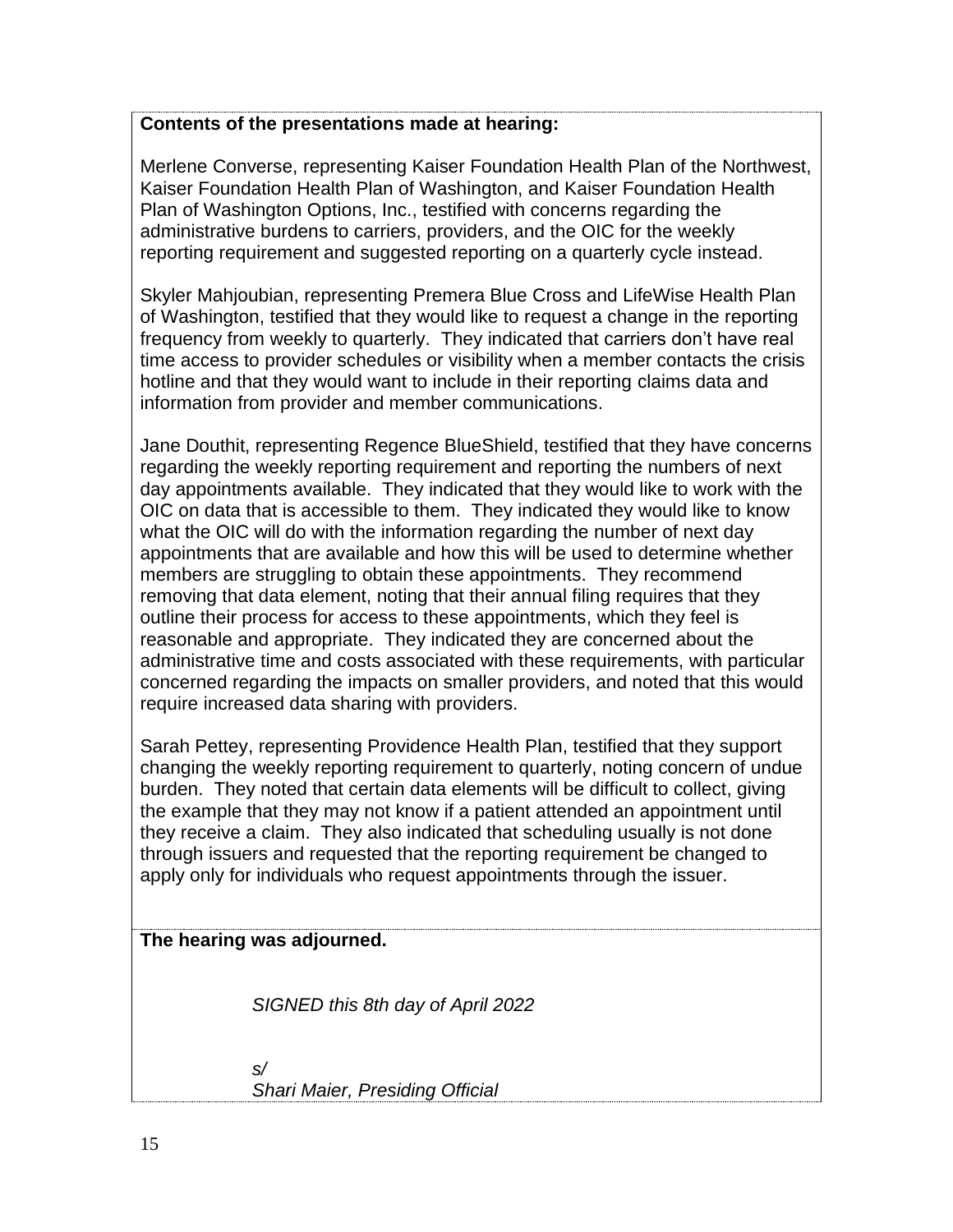# **Appendix B**

# **Supplemental CR-102 Hearing Summary**

| <b>Summarizing Memorandum</b>                                                   |  |
|---------------------------------------------------------------------------------|--|
| To:<br><b>Mike Kreidler</b>                                                     |  |
| <b>Insurance Commissioner</b>                                                   |  |
|                                                                                 |  |
| From: Shari Maier                                                               |  |
| <b>Presiding Official, Hearing on Rule-making</b>                               |  |
|                                                                                 |  |
| <b>Matter No. R 2021-16</b>                                                     |  |
| Topic of Rule-making: Implementation of E2SHB 1477 and Consolidated             |  |
| <b>Health Care Rulemaking</b>                                                   |  |
| This memorandum summarizes the hearing on the above-named rule making,          |  |
| held on March 24, 2022, in Olympia, Washington via a virtual meeting over which |  |
| I presided in your stead. The hearing began at 10:04 a.m.                       |  |
|                                                                                 |  |
| The following agency personnel were present: Jennifer Kreitler, Deanna Ogo,     |  |
| Andy Swokowski, and Savanna Cavalletto.                                         |  |
| In attendance:                                                                  |  |
| Carolina Mata-Felix                                                             |  |
| <b>Cassie Stokes</b>                                                            |  |
| <b>Colton Erickson</b>                                                          |  |
| Debbie Johnson                                                                  |  |
|                                                                                 |  |
| Denyse Bayer                                                                    |  |
| <b>Jane Douthit</b>                                                             |  |
| Jeb Shepard                                                                     |  |
| Joanne Najdzin                                                                  |  |
| <b>Katherine Therrien</b>                                                       |  |
| <b>Kevin Smith</b><br><b>Melanie Anderson</b>                                   |  |
| <b>Merlene Converse</b>                                                         |  |
| Sara Hilliard                                                                   |  |
| <b>Sherleen Satushek</b>                                                        |  |
| Skyler Mahjoubian                                                               |  |
| <b>Stephanie Krier</b>                                                          |  |
| <b>Sven Gosnell</b><br><b>Terri Drexler</b>                                     |  |